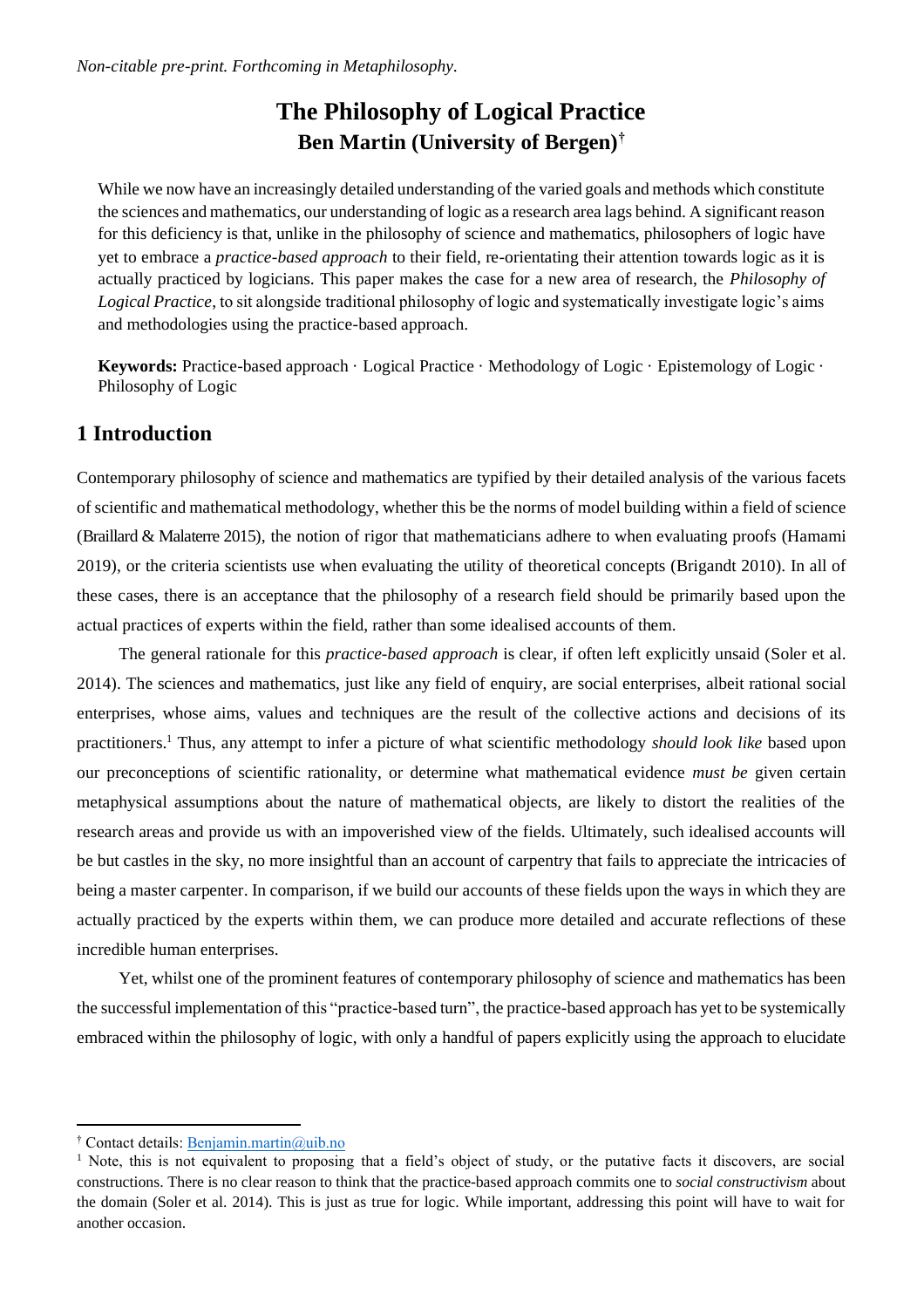features of logic's methodology.<sup>2</sup> The nuanced accounts of model building within the climate sciences (Steele  $\&$ Werndl 2013), and the values that underpin economic evaluations within public health (Cenci & Hussain 2019), are in stark contrast to the lack of a detailed appreciation of the various methods, aims and values that constitute logic as a research area. It is still all too common to exclusively concentrate on what logical research *should look like* given our philosophical preconceptions about logic and its subject matter, rather than facing up to the reality of research in the field. Not only has this led to an impoverished picture of portions of logic's methodology, but a total neglect of others.

Our goal here is show that this predominant neglect of logical practice has been a mistake, by outlining the rationale and potential benefits for embracing a new practice-based approach to the philosophy of logic, by way of analogy with the benefits of the approach within the philosophy of science and mathematics. Our aim is not to argue that philosophy of logic as it is currently practiced should be wholly replaced; the field as it stands has provided us with fruitful debates in some areas, such as whether we have good reason to endorse multiple logics simultaneously (Cook 2010), and what role logic plays (if any) in reasoning (Steinberger 2020). Instead, our proposal is for a new field of research, the *Philosophy of Logical Practice* (hereafter, PLP), to sit alongside traditional philosophy of logic, which is both better able to answer certain established questions about logic than traditional approaches, and has the benefit of opening up new fruitful areas of research.

Our case for PLP proceeds as follows. Section 2 briefly outlines the general rationale for practice-based approaches, using established examples from the philosophy of science and mathematics. Section 3 then introduces PLP, detailing its motivation and aims. Section 4 and 5 then highlight the case for PLP, demonstrating how the positive considerations counting in favour of the approach in the philosophy of sciences and mathematics apply equally to the philosophy of logic. Section 4 outlines how PLP's methodology differs from that of traditional approaches to the philosophy of logic, and then shows how the former's methods are better suited to answering at least one prominent existent question in the philosophy of logic. In contrast, Section 5 details how PLP adjusts the philosophy of logic's scope of enquiry, leading to new fruitful areas of research which have been neglected by traditional philosophy of logic.

## **2 The Practice-Based Approach**

Practice-based approaches to the philosophy of a research field are jointly characterised by their: (i) dissatisfaction with more traditional philosophical approaches to the field, and (ii) positive proposal for how to fix these shortcomings (Mancosu 2008; Soler et al. 2014). Prominent uses of the approach can be found in contemporary philosophy of science and mathematics, with each containing research programmes built around the approach, in the form of the *Philosophy of Scientific Practice* (PSP) and *Philosophy of Mathematical Practice* (PMP), respectively.

 $2$  To note some examples: Dutilh Novaes (2012) uses the approach to identify the theoretical values that underpin our use of formal languages, Martin (2019 & 2021) uses the approach to elucidate features of disagreements within logic and types of logical evidence, respectively, and Payette & Wyatt (2018) use it to provide an account of explanations in logic.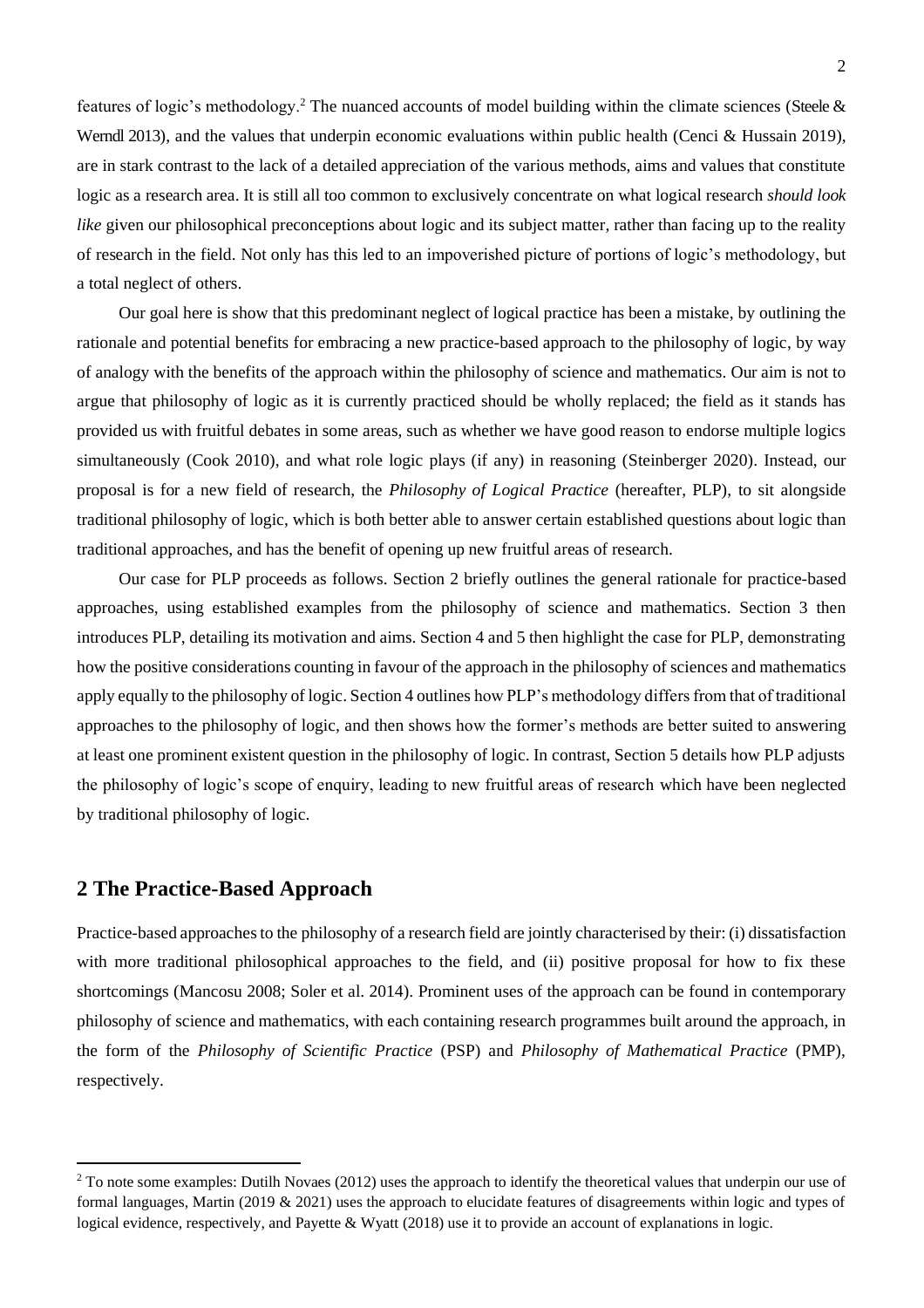Both PSP and PMP are motivated by the perceived inadequacy of traditional philosophical approaches to the fields, on the basis that these traditional approaches produce accounts of the sciences and mathematics which are: (i) *too idealised*, in virtue of being based upon a priori reflections of what we *want* science and mathematics to look like given our preconceptions of the fields, rather than reflecting the realities of research in these fields; (ii) *over simplistic*, in failing to reflect the plurality of the fields' aims and methodologies; (iii) *too presentcentred*, by falling foul of a tendency to produce Whig histories, presuming that the fields' histories are a story of smooth and unstoppable progress up to the present state of affairs; and, (iv) *too end-product focused*, by concentrating on the properties of final theories or proofs, and thereby neglecting the important processes which led to the discovery of these results, including communal processes (Carter 2019; Mancosu 2008).

An early, and particularly prominent example of these concerns within the philosophy of science is Kuhn's (1962) criticism of Popper's (1959) falsificationism. Popper's account of the scientific method was denounced for both idealising scientific methodology, by presenting a naïve picture of scientific progress as a continual chain of evermore informative theories that perpetually become falsified, and being too present-centred, by presuming the aims and norms for evaluation of past scientific theories were the same as those of contemporary science. Further, Kuhn (1962) highlighted how past accounts of scientific methodology had been deficient by neglecting important features of scientists' research activities, such as the designing and testing of experimental equipment, and their use in measuring constants. The failure of past theories of scientific methodology to recognise the various roles of experimentation within the sciences beyond the direct testing of hypotheses was further emphasised by Hacking (1983) and other 'New Experimentalists'. In both cases, past accounts of scientific methodology were criticised for paying too little attention to the rich variety of activities constituting part of the actual scientific method.

Similar concerns have been raised by advocates of PMP, with traditional approaches to the philosophy of mathematics being criticised for possessing too idealised a picture of mathematics, with mathematical knowledge conceived wholly in the form of theorems evidenced by formal proofs (Corfield 2003). Contrary to this traditional view, it's been argued that mathematical understanding progresses in many ways, including through the abundant use of informal proofs, whose positive epistemic features cannot be reduced to those of formal proofs (Larvor 2012; Tanswell 2015). Further, in virtue of being too concerned with philosophically foundational issues, such as the metaphysics of mathematical objects and the epistemological puzzles resulting from these metaphysical pictures, traditional philosophy of mathematics has produced an over simplistic picture of the mathematical enterprise, neglecting important features of contemporary mathematics, including the appraisal of definitions (Tappenden 2018), and the use of diagrams (Giardino 2017).

Conjoined with this negative component of the approach is the positive story of how the philosophy of these fields should then proceed in order to rectify the failures. The proposed solution requires both a re-evaluation of our *aims* when providing a philosophical account of a field, and a modification in the *methods* we ought to use in order to appropriately meet these aims.

Firstly, rather than attempting to build an account of the sciences and mathematics which conform to our philosophical assumptions about the norms of rationality, possible sources of evidence, and viable metaphysical theories, we should aim instead to produce accounts which: (i) reflect the reality of research in these fields; (ii)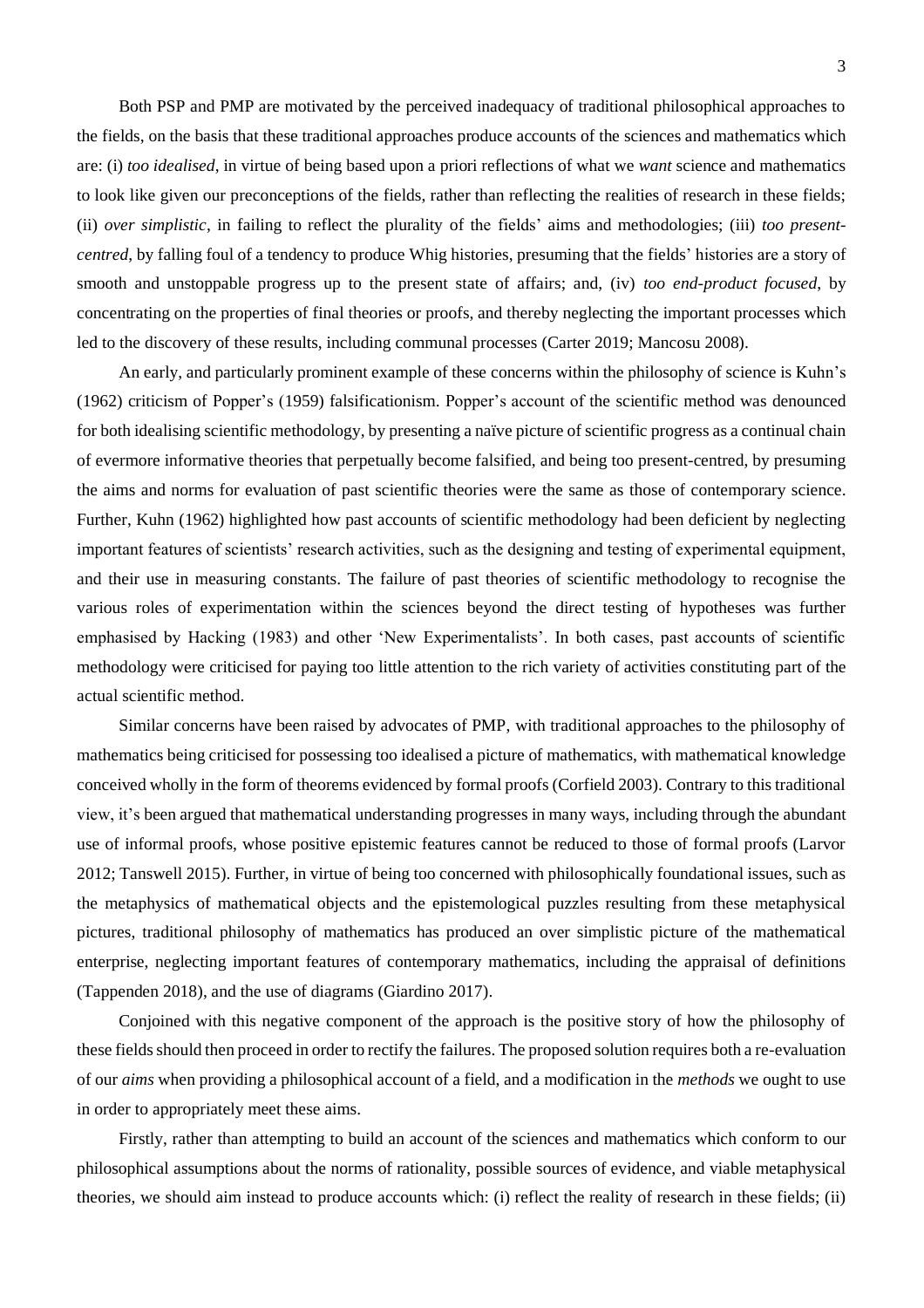recognise the plurality of aims and methodologies found across them; (iii) situate results in the field within their proper historical context; (iv) recognise the development of, and changes in, the methodological norms within the fields; and (v) give equal attention to the processes of discovery as the properties of the final products (Corfield 2003; Soler et al. 2014).

Secondly, meeting these aims will require embracing new methods. To ensure that their proposals reflect actual research in the fields, philosophers will need to spend less time deliberating over how science and mathematics *could* operate given established epistemological theories and certain metaphysical assumptions about the fields, and more time looking in detail at how scientists and mathematicians actually reach their results. Much of this work will take the form of case studies, whether this be an in-depth study of the activities of an individual researcher or research group, or a wider study of the norms within a particular sub-field (van Bendegem 2014). However, historiographic studies are also commonly used, in order to trace the development of a particular prominent concept, or track evolution of the methodological norms within a field (Krantz 2011), and studies from cognitive science are sometimes embraced to inform an account of how theories are evidenced or selected for (Giaquinto  $2007$ ).<sup>3</sup>

Through embracing these new aims and methods, both PSP and PMP have shown themselves to have two significant benefits over traditional approaches to the fields (Soler et al. 2014). Firstly, the approach is able to provide more insightful answers to established and prominent questions about scientific and mathematical methodology than traditional philosophical approaches. Clear examples of this benefit are found within the already noted debate over what constitutes a proof within mathematics, where we now have a much more detailed appreciation of the standards of proof and why different forms of proof are valued (De Toffoli 2021; Hamami 2019), and in the longstanding debate over the nature of explanations in the sciences (Braillard & Malaterre 2015). In the latter case, before the development of the practice-based approach, it had been assumed that there must be some essential characteristic shared by all instances of explanation, and thus a unified account of the phenomenon could be provided (see, for instance, Hempel 1965). Typically, these essentialist accounts struggled, in virtue of having to cope with numerous counterexamples, and declaring a significant number of scientific explanations illegitimate (Woody 2015). In comparison, since philosophers of science dropped the essentialist assumption, and began building accounts of scientific explanation from the "bottom-up" starting with instances of explanation from various sub-fields, research in the area has flourished with detailed theories of the wide variety of forms of explanations found across the life (Brigandt 2013), medicinal (Qiu 1989), and physical sciences (Fisher 2003) being produced.

Secondly, the approach has opened up new important research questions about the fields that were previously neglected using traditional philosophical methods. This has been achieved through a combination of the approach's methodology facilitating a more detailed consideration of the activities of practitioners, and further using these activities as a means to motivate new philosophical research questions, rather than simply imposing established philosophical questions upon the fields of enquiry. For instance, the approach has led to the investigation and a growing understanding of: (i) the various sources of evidence which mathematicians rely upon, such as visualisation (Giaquinto 2007) and computer-aided proofs (Avigad 2008); (ii) what constitutes

<sup>&</sup>lt;sup>3</sup> For a more detailed discussion of the various methods of enquiry used within PMP see, Hamami & Morris (2020).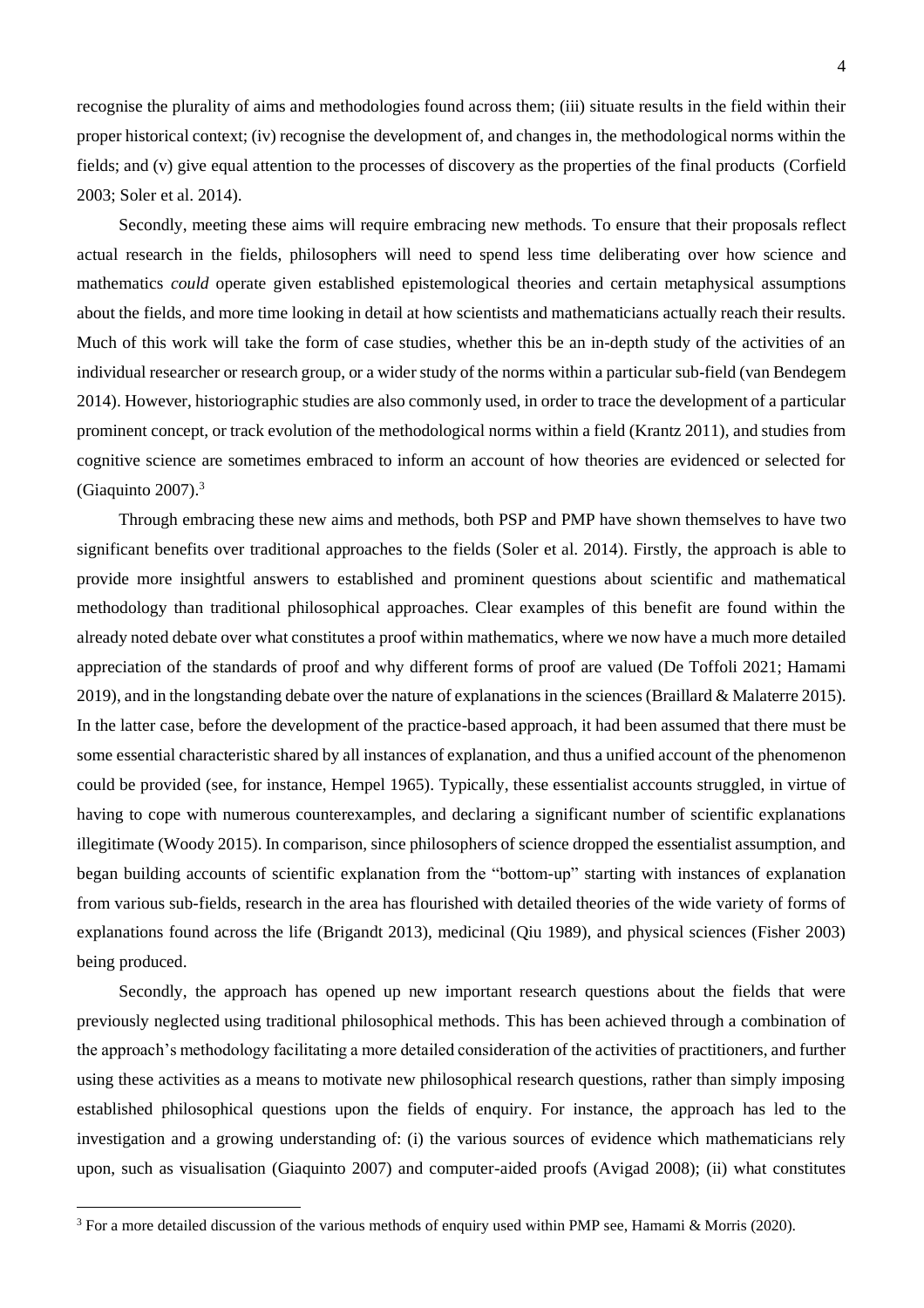scientific understanding (de Regt 2017); (iii) the characteristics that mathematicians look for when devising and choosing formal notations (De Toffoli 2017); (iv) the role of (interdisciplinary) collaboration within the sciences (Andersen 2016); and, (v) the theoretical virtues mathematicians prize within a piece of mathematics (Rota 1997).

Later, in Sections 4 and 5, we'll argue that these same considerations which count in favour of PSP and PMP apply equally to PLP. Before that, however, we need to introduce the motivations behind a practice-based approach to the philosophy of logic, and how it differs from traditional approaches to the field.

# **3 PLP versus the Traditional Approach**

## **3.1 The Motivation for PLP**

In general terms, PLP aims to provide us with a new approach to the philosophy of logic, more capable of reflecting the reality of research within the field of logic.<sup>4</sup> As PSP and PMP before it, PLP is motivated by perceived deficiencies in the way that the philosophy of logic is traditionally practiced. In particular, we can pinpoint *five* (albeit connected) concerns with the traditional approach:

## (i) It produces accounts of logic which *are far too idealised*.

Philosophers will often build an account of logic based upon what they *expect* its subject matter, sources of evidence, and methodology to be given certain philosophical presumptions about logic's properties, standards of rationality, and possible sources of evidence. What results is a picture of logic which is completely at odds with that practiced by logicians.<sup>5</sup>

#### (ii) It is *too focused on traditional philosophical concerns*.

Significant time is spent on established philosophical questions which are divorced from the realities of logical research. One prominent example is the preoccupation with the *metaphysics* of logic, whether this takes the form of providing an ontology of logic (Sider 2011), or assessing the existence of logical facts and their nature (McSweeney 2018). While of potential philosophical interest, there is little to no attempt in these debates to relate the proposals to the actual means through which logics are developed or chosen by practitioners. Another example is the attempt to provide detailed accounts of traditional philosophical properties that logic putatively possesses, such as the necessity of its truths (McFetridge 1990) and the topic-neutrality of its laws (Sher 1991). Again, while potentially of philosophical interest, rarely (if ever) do these accounts attempt to show that the formal systems which are regularly developed, analysed, and applied for various purposes in the field actually possess these putative properties, or how we would expect research in the field to be conducted in light of these properties.

<sup>4</sup> PLP should not be mistaken for the study of everyday reasoning; it is not an ethnography of reasoners. Rather, PLP is concerned with the theoretical field of logic and the activities of its practitioners. Of course, it may turn out that everyday reasoning is a topic of interest for logicians themselves, and this is an interesting question for the philosophy of logic. However, this doesn't mean that the subject matter of PLP itself is this everyday reasoning. The distinction here is analogous to that between linguistics and the philosophy of linguistics. While linguistics is (among other things) the study of the linguistic practices of speakers, the *philosophy of* linguistics is concerned with the aims and methodology of linguistics as a field. What should count as the *field of logic* is another question, which we'll come to below. Many thanks to an anonymous referee for pushing me on this point.

<sup>5</sup> We'll consider an example of this concern from the epistemology of logic in Section 4.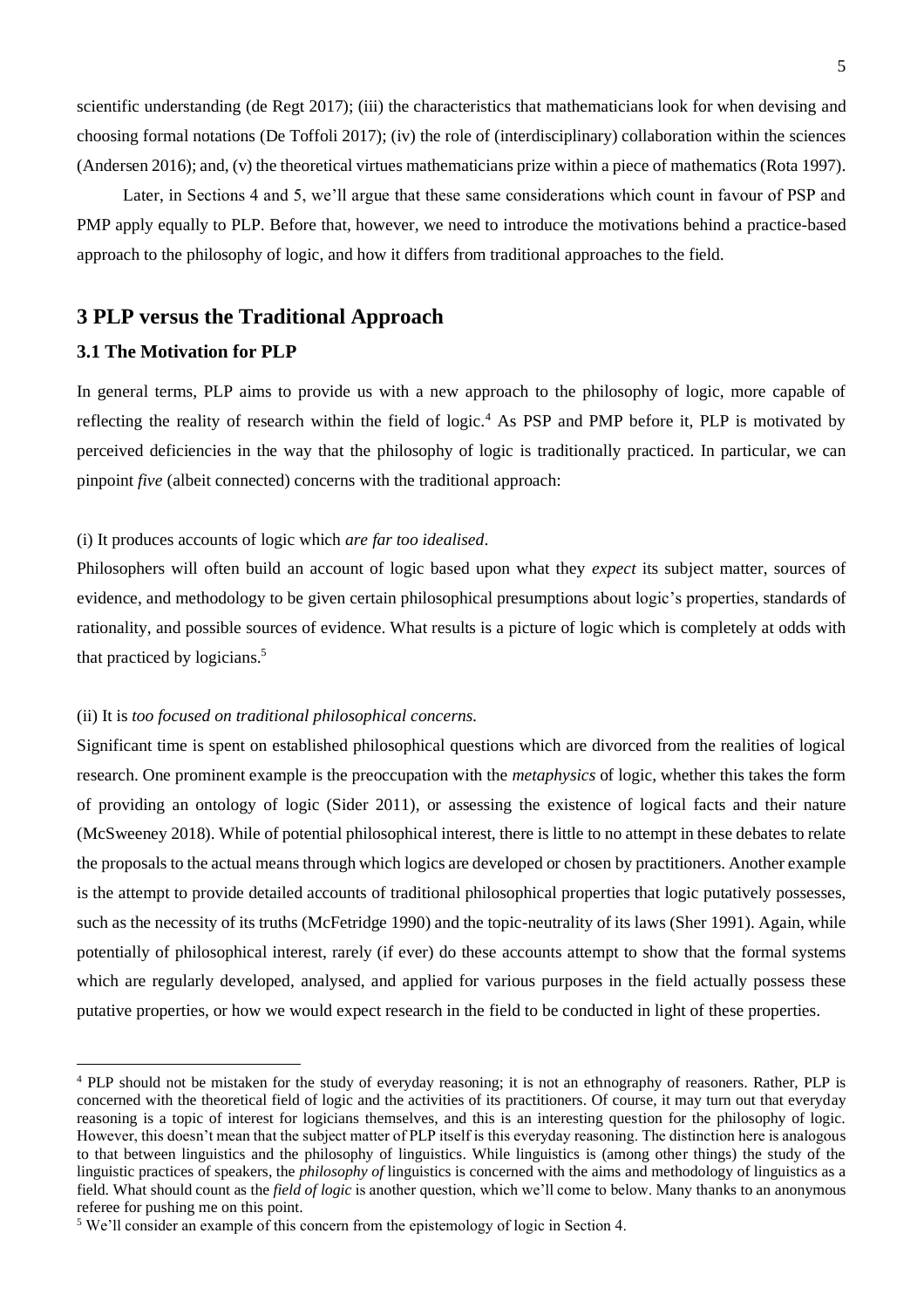## (iii) Its conclusions are often *too synchronically homogeneous*.

In virtue of being preoccupied with traditional philosophical concerns, or too focused on certain uses of logic deemed "philosophically important", a significant portion of the projects which logicians are engaged in, and the uses these logics are put to, are neglected. While dynamic logics are commonly used to model the semantics of complex linguistic phenomena (Keshet 2018), and Church's type theory is now being used to model ethical reasoning in AI (Benzmüller et al. 2020), when it comes to discussing the aims and methods of logic, such applications are either ignored completely or dismissed as not being the canonical, philosophically significant application of logic.<sup>6</sup> What results is a far poorer view of the field, with prominent applications of logic and substantial practices in the field being neglected.

### (iv) Its proposals are often *ahistorical* (leading to implicit *diachronic homogeneity*).

In virtue of the propensity within contemporary philosophy of logic to build idealised accounts of logic based upon certain presumptions about rationality, knowledge, and logic's properties, what tends to result is an essentialist account of logic's aims and methods, which gives the impression that logic as a field is diachronically homogeneous. However, just like the empirical sciences and mathematics, logic is a social enterprise with continually changing priorities and techniques. Given the availability of excellent resources on the history of logic (Haaparanta 2009), such presumed diachronic homogeneity is perhaps surprising. However, as we'll see in Section 5, it is prominent in the literature.

#### (v) It is *too end-product focused*.

Contemporary philosophy of logic concentrates primarily on the properties of *logics*, rather than on the processes which led to the formulation and evidencing of these logics, whether those of individual researchers or the community. This is troublesome not only because it can lead to us neglecting the many important techniques and methods which logicians use to develop, evidence, and apply their systems, but it can result in hasty conclusions about the field. For instance, following Haack (1978), there has been a tradition to understand (dis)agreement within logic in terms of ways in which logics as theories can (dis)agree (Stei 2020). Given that various such competing logics are still advocated in the literature, this has led some (Resnik 1999) to conclude that the persistent disagreement between candidate theories in the field is evidence that logic is more akin to ethics than the sciences. However, this neglects the significant ways in which *logicians* as participants in the debates agree, such as over: how logics should be evaluated (relative to a purpose), the relative strengths and weaknesses of the various competing theories, and what would constitute sufficient evidence for the resolution of the debate (Martin 2019). What results is a picture of theory-evaluation and debate more similar to the sciences than ethics (Martin  $&$  Hjortland 2021).<sup>7</sup>

<sup>6</sup> We'll revisit this topic in Section 5.

<sup>&</sup>lt;sup>7</sup> Concerns over the lack of consensus and progress within logic also tend to be somewhat myopic, due to the ahistorical nature of contemporary philosophy of logic. Throughout the development of logic, there have been significant periods of consensus as well as recognition of progress (Haaparanta 2009). Very few contemporary logicians, for instance, deny that classical first-order logic is theoretically preferable to Aristotelian syllogistic logic as an account of mathematical reasoning, even if they admit it has its own weaknesses. This recognition should also go some way to addressing the concern that,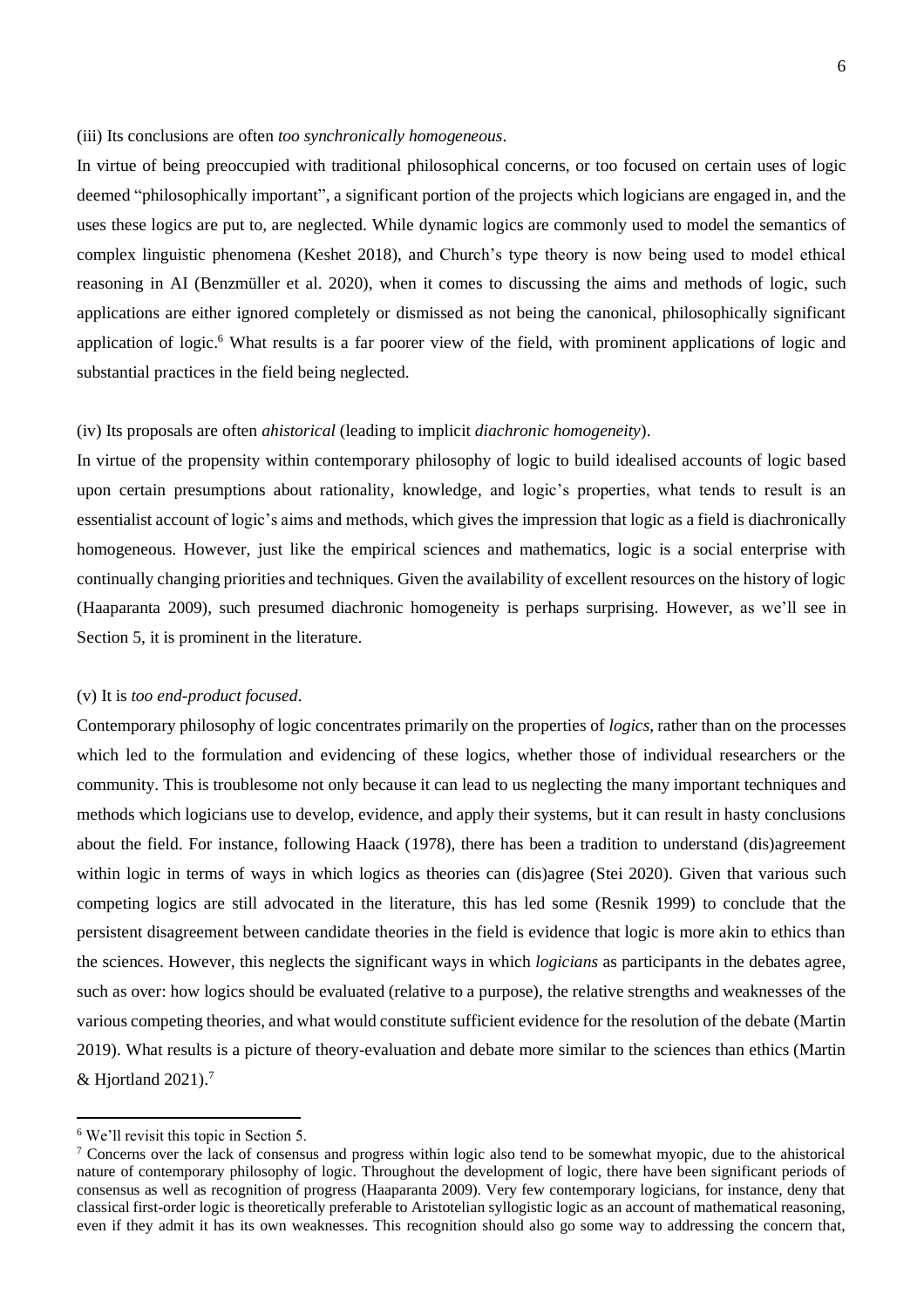PLP's positive proposal is to address these shortcomings of traditional philosophy of logic through a combination of reorienting our theoretical aims back towards the practices of the field of logic, and suitability diverging from traditional approaches in terms of its methodology and scope of enquiry.

## **3.2 The Aims of PLP**

In order to ensure we avoid producing idealised accounts of logic, putting too much focus on traditional philosophical concerns, and thereby neglecting important features of the field's actual aims and methods, PLP explicitly orientates its goals towards the concrete activities of the field, giving primacy to these activities over traditional philosophical concerns. In particular, PLP aims to:

- (i) Provide the most detailed and accurate account of the aims, epistemology, and methods of logic possible, including recognising the diversity of these features of the field.
- (ii) Explore the philosophical repercussions of the full diversity of logicians' activities, beyond what has traditionally been considered to be of philosophical importance.
- (iii) Provide analysis of how the activities of logicians impact upon traditional philosophical topics, such as the nature of knowledge, rather than inversely how established answers to philosophical questions impact upon our view of logic (as has been standard in the philosophy of logic).<sup>8</sup>

Motivating each of these aims is the working assumption that a philosophy *of logic* should be concerned with logic as it exists as a living, breathing discipline, and that our philosophical theories about logic should be built upon these practices, not in spite of them. The purpose of the philosophy of logic, according to PLP, is not to use logic as an instructive case study to evidence one's choice philosophical theory, or to show how logical knowledge would be possible in light of one's favoured epistemology. This would, unjustifiably, suggest that logic as a field of research is somehow subservient to our wider philosophical theories and aims. Yet, just as with the empirical sciences and mathematics, logic is an important and diverse field of research that ought to be examined and

whereas PSP and PMP are effective because both the empirical sciences and mathematics are successful fields of enquiry, exhibiting progress and stable consensus on many matters, the same is not true of logic, and thus the case for PLP's effectiveness is weaker. We hope to discuss this matter in greater depth elsewhere.

<sup>8</sup> Here and elsewhere we've spoken of the *field of logic*, and allowing practices within the field to dictate our accounts of logic's aims, methodology and epistemology. Yet, one might plausibly be concerned that in order to identify and analyse these practices, one must have a prior conception of what constitutes the field of logic (and who is a member of it), which itself may be unduly influenced by one's philosophical views (unfortunately for PLP, given its motivations). Indeed, field specification is a problem for *all* practice-based approaches, given that they do not wish to excessively restrict the field's scope of enquiry due to preconceptions. Further, there is no straightforward answer. The delineation of research fields is a live research question within informetrics (Muñoz-Écija et al. 2019), and the various measures we currently have at our disposal are not guaranteed to deliver the same results. However, they do indicate that by beginning with certain paradigm cases of a logician and works within the field, we can then use citation, conference attendance, and publication venue data as reliable (if defeasible) evidence for membership in the field. While we'll provide some indication of how we foresee PLP expanding the philosophy of logic's scope of enquiry in Section 5, we hope to discuss in more detail the available means to delineate the field and the repercussions for PLP elsewhere.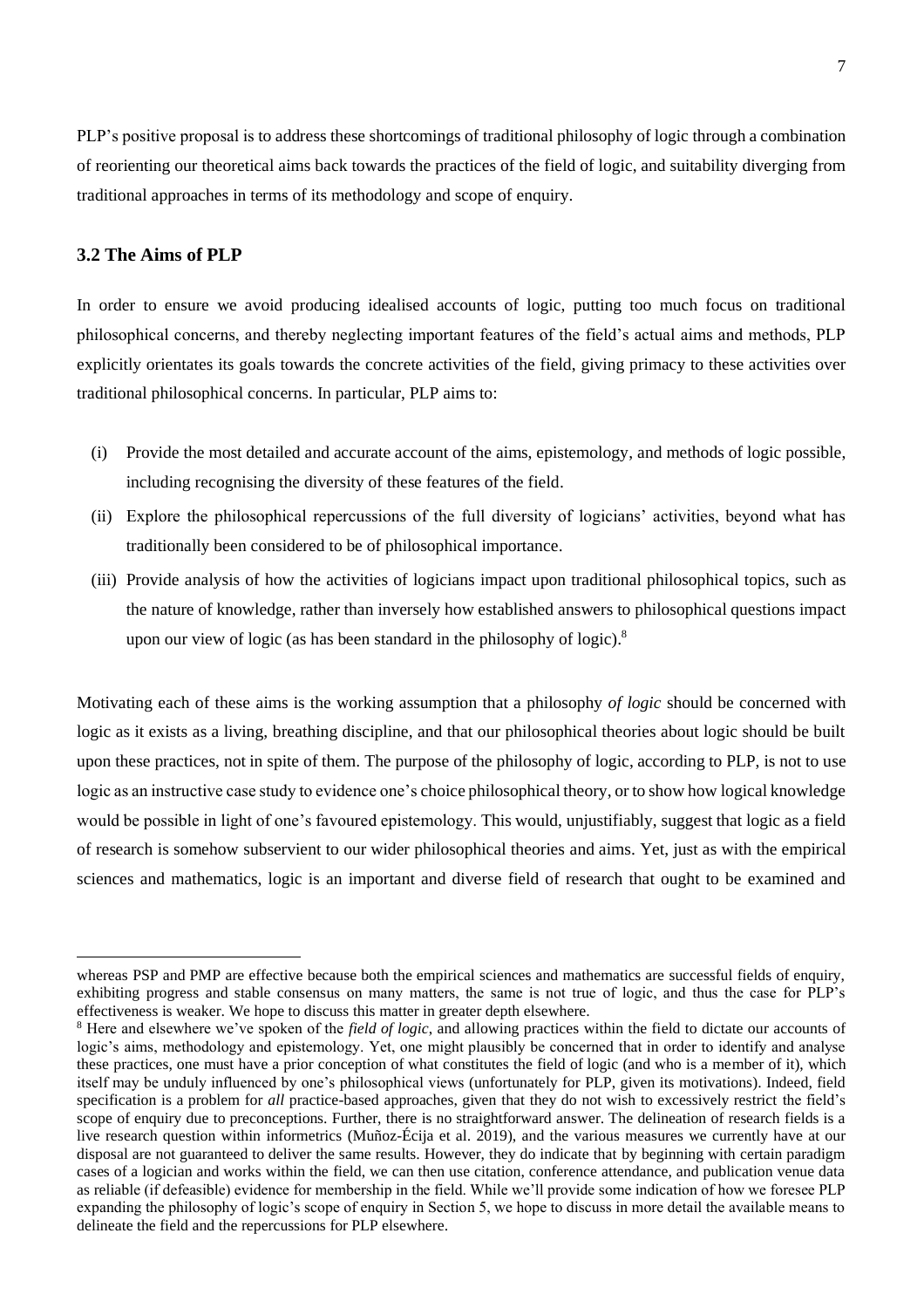analysed in its own right, and on its own field-specific terms. In other words, (logicians') practice has primacy, and it is these practices which should lead our philosophical analysis of logic.

Re-orientating the philosophy of logic's goals in this fashion requires both changes to its methodology and scope of enquiry, in comparison to traditional approaches. These changes, however, bring analogous benefits to those found with PSP and PMP. In the next section, we'll outline how PLP's methodology differs from traditional approaches, and the benefit this methodology brings in addressing established questions in the philosophy of logic. Then, in Section 5, we'll show how alterations to philosophy of logic's scope of enquiry lead to PLP opening up new fruitful areas of research, neglected by traditional approaches.

# **4 Benefit One: Progress on Established Questions**

## **4.1 The Methodology of PLP**

PLP diverges from the methodology of traditional philosophy of logic in two noteworthy respects. Firstly, it has a distinct *methodological starting point*. As with its predecessors in the philosophy of science and mathematics, PLP operates a "bottom-up" approach, beginning with case studies of instances of practice within the field. From these initial case studies, tentative conclusions are drawn and hypotheses proposed, to then be tested against further case studies. The aim is to steadily build up a detailed theory of particular elements of the field through a process of testing proposals against an ever-increasing sample of case studies.<sup>9</sup>

In comparison, philosophy of logic traditionally has used a "top-down" approach, beginning with certain philosophical presumptions about the subject (Martin 2021). These could take the form of assumptions about logic itself, such as its privileged status in virtue of its laws being formal, wholly general and necessarily true, or wider philosophical assumptions, such as established accounts of what constitutes knowledge or rational standards of enquiry. From these postulates, philosophers of logic then attempt to *infer* viable theories about logic's aims, epistemology or methods, with the adequacy of any proposal ultimately tested against the background of these presumptions, and on the basis of the theory's ability to respect them. We'll consider a detailed example of this "top-down" approach from the epistemology of logic shortly.

Secondly, the approaches differ in the *evidential priority* they accord logicians' practices and philosophical background assumptions when the two clash. PLP treats the practices of experts within the field as the most reliable evidence we have to understand the field's aims, epistemology and methods. This means that, in most cases, if these practices conflict with philosophical presumptions, whether about logic itself, or established epistemological or metaphysical theories, then it is the latter which should go in this context.<sup>10</sup>

<sup>9</sup> Similarly to PSP and PMP, it's likely that other interdisciplinary methods, such results from cognitive science, will be useful to PLP when investigating certain questions, including the theoretical and aesthetic virtues logicians prize within systems. Discussion of the possibilities these further methods offer PLP are beyond the scope of the current paper; however, we hope to explore this topic elsewhere.

<sup>&</sup>lt;sup>10</sup> Why do we say *in most contexts*? We must be open to the possibility that individual members of the community can make methodological mistakes, and thus not reflect the general methodological norms of the field. This potential concern can be addressed through considering a range of case studies (Martin 2021).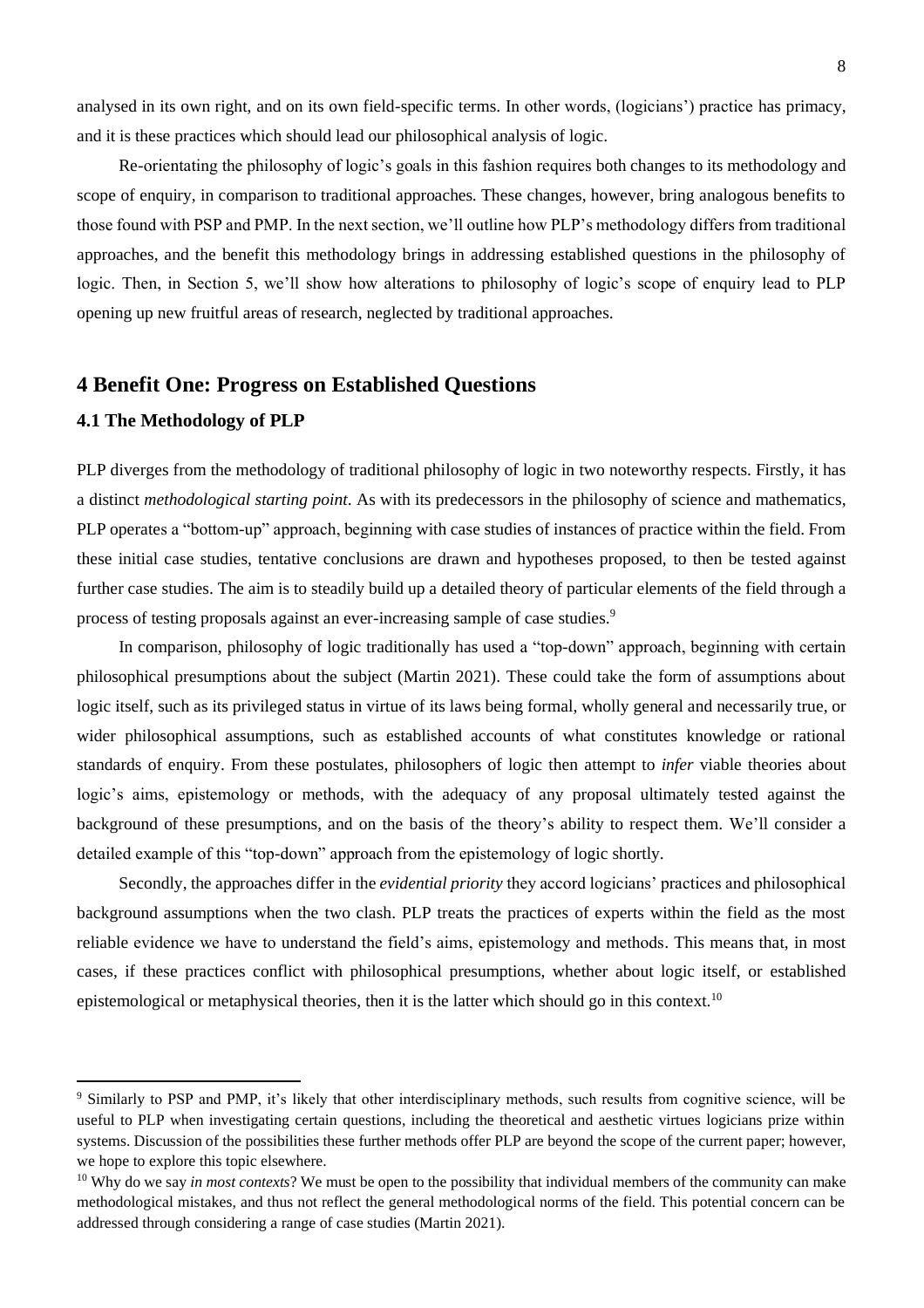In comparison, it's common within traditional philosophy of logic to dismiss cases of logical practice as irrational or unviable if they clash with certain philosophical conclusions. Take, for example, the proposal that logical laws are *constitutive of rational thought* (Leech 2015). One consequence of this view is that if one fails to adhere to the (correct) logical laws, then one isn't reasoning rationally, which has consequences for the possibility of rational disagreement in logic. After all, if by definition a logician who does not adhere to the correct logical laws (whatever these are) cannot be reasoning rationally, their possibility of engaging in a *rational* disagreement with peers over the correct logic is precluded. However, this consequence runs contrary to what we find in the literature. Not only do we find advocates of competing logics debating with one another over the comparative strengths and weaknesses of their candidates, but debates over the validity of important logical laws, such as *modus ponens* (Martin & Hjortland 2021). While for advocates of a practice-based approach, this clash with logical practice spells a devastating blow to *constitutivism*, the constitutivist themselves seems content to admit that those who challenge the logical laws putatively constitutive of rational thought cannot be providing rational considerations (Martin 2019), *even if* these challenges are taken seriously by their peers.

One of the significant benefits of PLP's "bottom-up" method, in comparison to traditional "top-down" approaches, is that it offers the opportunity of greater progress on established questions within the philosophy of logic. As an exemplar of this proposed benefit, as well as an illustration of the marked difference between the methods of traditional philosophy of logic and PLP, we'll briefly consider a prominent debate from contemporary epistemology of logic over how we come to know claims about deductive validity.

## **4.2 An Example from the Epistemology of Logic**

While there is wide disagreement within the philosophy of logic over what exactly constitutes deductive validity, whether it is facts about our natural languages, structural features of the world, or mathematical reasoning, there is a general consensus that one of the important philosophical applications which logical systems are put to is adequately capturing this deductive validity.<sup>11</sup> Given this, one important question for contemporary philosophy of logic is then, how do (philosophical) logicians come to evidence their candidate logics of validity? In other words, how do we come to know claims about deductive validity (Priest 2016; Williamson 2017).

Philosophical tradition has it that logical evidence about validity must be both non-inferential and *a priori*  (Martin 2021). *Non-inferential*, for otherwise one would need to presume the validity of at least *some* rules of inference to establish the reliability of the inferences which partially constitute one's justification for the logical rules (Haack 1976). *A priori* because, firstly, no observable states of affairs directly demonstrate that a rule of inference is valid, and secondly, the possibility of *inferring evidence* for particular logical laws from empirical evidence is precluded by the non-inferentiality of logical evidence (Martin 2021). Consequently, if these two starting assumptions are correct, we must have *unmediated apriori* access to the truth of logical laws about validity. This would distinguish logic's epistemology from both the empirical sciences and mathematics, with the former relying significantly upon *a posteriori* evidence, and the latter involving inferences being made to establish results (Martin & Hjortland 2021).

<sup>&</sup>lt;sup>11</sup> For the background to these debates over the metaphysics and epistemology of validity, see Martin & Hjortland (forthcoming).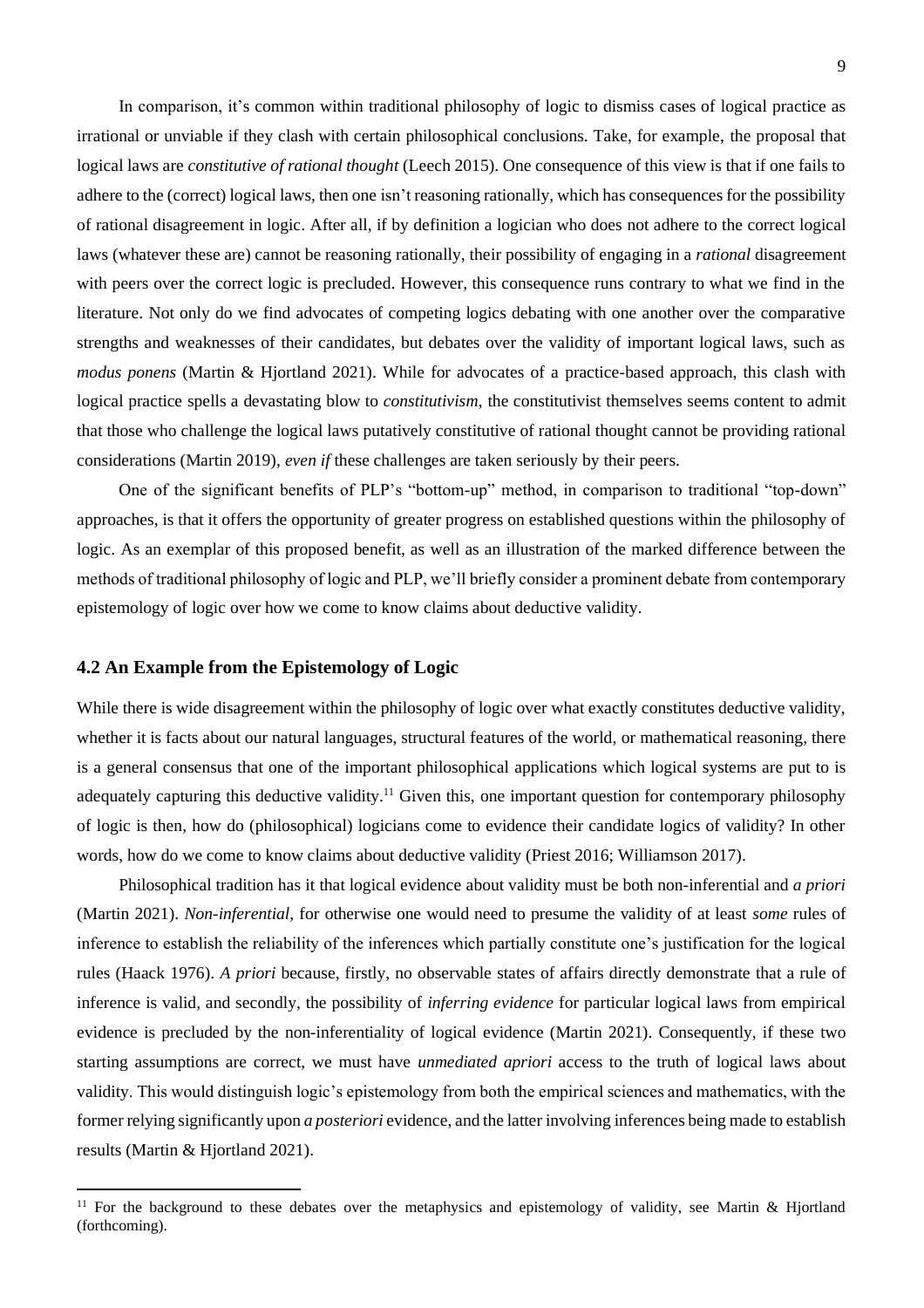Beginning with this pair of commitments, discussions of the epistemology of validity have traditionally embraced a "top-down" approach, by attempting to infer how knowledge of validity could be possible while respecting these traditional assumptions. Two accounts, in particular, have dominated the philosophical landscape: *logical rationalism* and *logical semanticism* (Martin 2021). Both positions agree that the justification for logical laws of validity must be non-inferential and *a priori*, but disagree on the source of this *apriority*. While according to rationalists, evidence of validity is constituted of intuitions facilitated by a quasiperceptual intellectual faculty, with which one simply *sees* that a particular logical law is true or inference valid (Bealer 1998; BonJour 1998)*,* semanticists deny the need to posit a novel cognitive faculty to accommodate logical knowledge. Instead, we gain evidence for logical laws directly through linguistic proficiency. In virtue of understanding the meaning of the constituent terms of a logical law or inference, we automatically become justified in assenting to its truth or validity (Ayer 1936). In other words, logical laws are epistemically analytic (Boghossian 1996).

Importantly, neither rationalists nor semanticists are motivated in their accounts by the types of evidence logicians actually appeal to when justifying logics of validity. Instead, with the starting assumptions of logic's epistemic foundationalism and apriority, it's presumed that either rationalism or semanticism must be correct if we are to avoid the unfortunate sceptical conclusion that we don't possess knowledge of validity (Boghossian 2000). Further, the answer of which of these two candidates one should then favour is not made on the basis of which provides us with a more realistic answer to logical knowledge but rather, firstly, which is more able to avoid undesirable sceptical conclusions and, secondly, the compatibility of these accounts with further philosophical commitments their advocates embrace. For example, logical semanticists such as the logical positivists have traditionally been motivated to accept logic's analyticity on the basis of their scepticism of the existence of a special cognitive faculty providing direct rational insight into the truth of logical claims and, further, the desire to accommodate the putative necessary truth of logical laws without relying on a dubious notion of metaphysical necessity (Carnap 1963: 46). In other words, semanticists are commonly motivated by both metaphysical and epistemological naturalism (Warren 2020: Ch. 1). By embracing analyticity, the semanticist can aim to account for the necessary truth of logic's laws in terms of linguistic conventions, rather than in terms of ways the world must be. In comparison, rationalists desire to uphold the objectivity of logic which they believe the semanticist throws away by demoting logic to the status of conventions (BonJour 1998), and attempt to achieve this by rejecting naturalism and admitting both abstract non-spatiotemporal facts, and a special faculty *rational intuition* in order to access them (Katz 1998).

What has resulted is a longstanding debate between rationalists and semanticists, in which the goal has been to undermine the viability of the competitor while staving off sceptical conclusions. On the semanticist side, this has comprised both appeals to naturalism (Warren 2020: Ch. 1) and the opacity of rational intuition as a faculty (Boghossian 2000: 231) in order to undermine rationalism, and attempts to show that the permissibility of rule circularity can allow the semanticist to avoid sceptical conclusions (Boghossian 2000). In comparison, rationalists have attempted to undermine semanticism by appealing to classical Quinean concerns over the viability of analyticity and the dangers of committing ourselves to conventionalism (BonJour 1998: Ch. 2)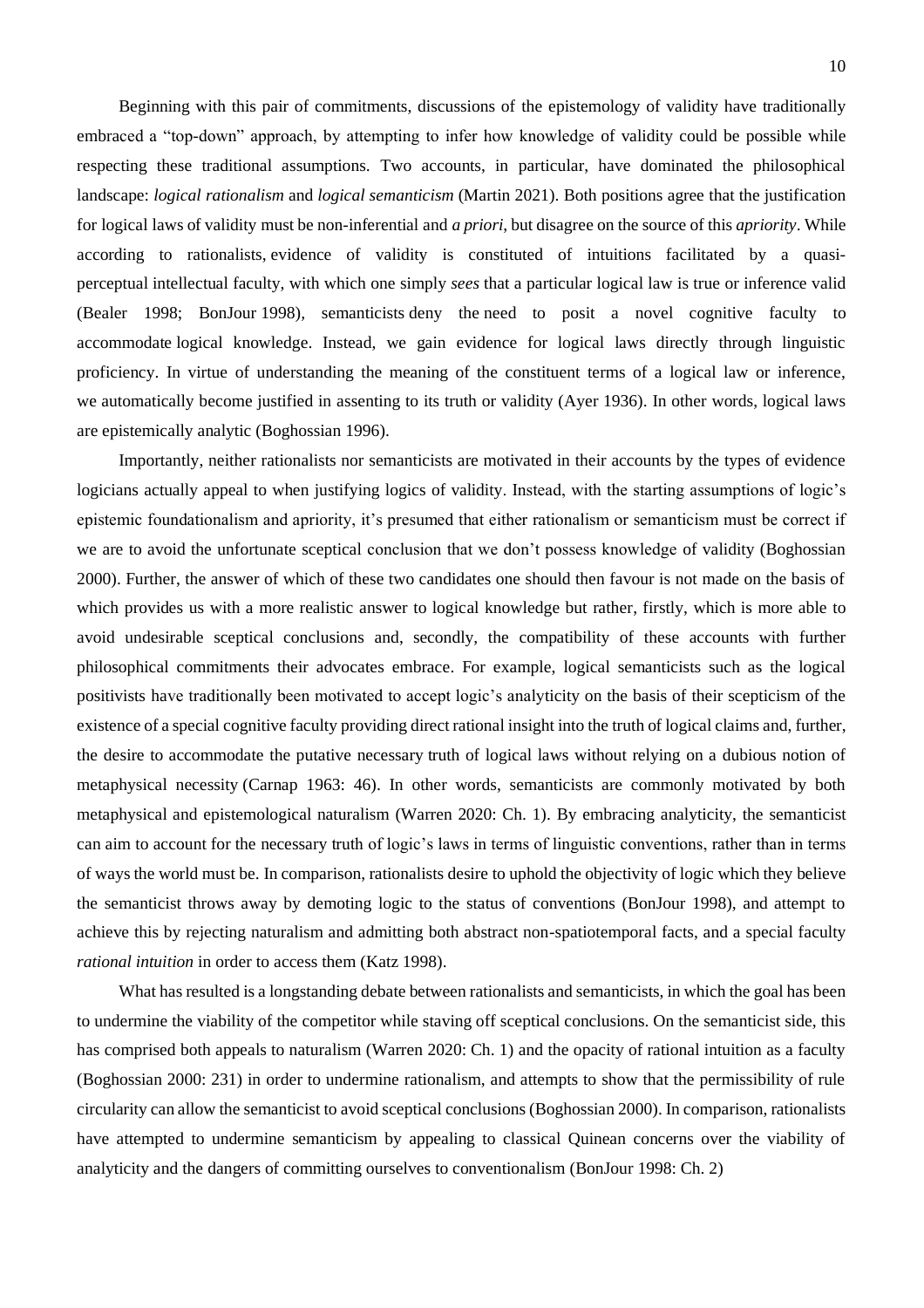However, neither position has been able to make significant progress and succeed, even by its own lights. While we still lack any case for the reliability of rational intuitions as a source of knowledge (De Cruz 2014), past advocates of the semanticist approach now question the viability of the rule circularity justification for logical knowledge (Boghossian 2014). When it comes to top-down approaches to logic's epistemology, therefore, we have reached something of an impasse. What is even more concerning, however, is that both positions problematize the actual debates logicians have over the validity of rules of inference, and the forms of evidence these logicians appeal to. As has been shown through case studies, logicians appeal to a vast array of forms of evidence when arguing for their theories of validity, including the ability of their logics to: (i) solve pressing theoretical puzzles, such as the logico-semantic paradoxes; (ii) facilitate important mathematical results; and, (iii) explain why mathematicians are warranted in making certain inferential moves within informal proofs (Martin 2021; Martin & Hjortland 2021). That it's reasonable for logicians to appeal to these forms of evidence, as far as both rationalism and semanticism are concerned, is a mystery. In fact, both are committed to saying that the debates logicians are engaged in are epistemically inappropriate, in virtue of not being based on the forms of evidence sanctioned by their respective accounts (Martin 2021). Thus, the "top-down" approach has not only produced an impasse, but accounts which problematize actual logical debates.

In comparison, through recent attempts to build an account of the epistemology of validity from the "bottom up", beginning with the reasons logicians actually give to support their theories of validity, the practice-based approach has shown itself to have three advantages over the "top-down" approach. Firstly, in virtue of taking the forms of evidence that logicians actually appeal to as a given, and building an account of logic's epistemology up from these practices, the resulting theory should not problematize actual logical debates. Secondly, there's good reason to think that the approach will not lead to an impasse. The practice-based approach provides clear criteria for the success of an account of the epistemology of validity, in terms of the ability of the proposal to make sense of the forms of evidence logicians actually appeal to and the types of debates they engage in. Of course, having this clear set of criteria does not preclude that for a period of time we may have several candidate proposals that are equally viable. However, it does mean that we can expect over time for a particular proposal to gain greater traction than its competitors, in virtue of its expectations regarding logicians' practice to be met to a greater degree as more cases are considered.

Thirdly, while relatively young in comparison to "top-down" approaches, attempts to produce an account of the epistemology of validity using the practice-based approach have already delivered more detailed accounts of the mechanisms by which we come to be justified in believing logical theories than "top-down" approaches. For instance, Martin & Hjortland (2021) have shown how we can make sense of many of the forms of evidence logicians appeal to within a *predictivist* model of logical justification. According to this model, logical theories of validity are evidenced by their ability to: (i) produce successful predictions about which inferences mathematicians will deem acceptable within informal proofs; (ii) explain why these particular inferences are acceptable in virtue of their form; and, (iii) establish their compatibility with other well-established commitments, such as mathematical results, through the logico-semantic paradoxes. Whilst the *predictivist* model may well, ultimately, be found to be flawed in some regard (as the practice-based approach would expect), the detailed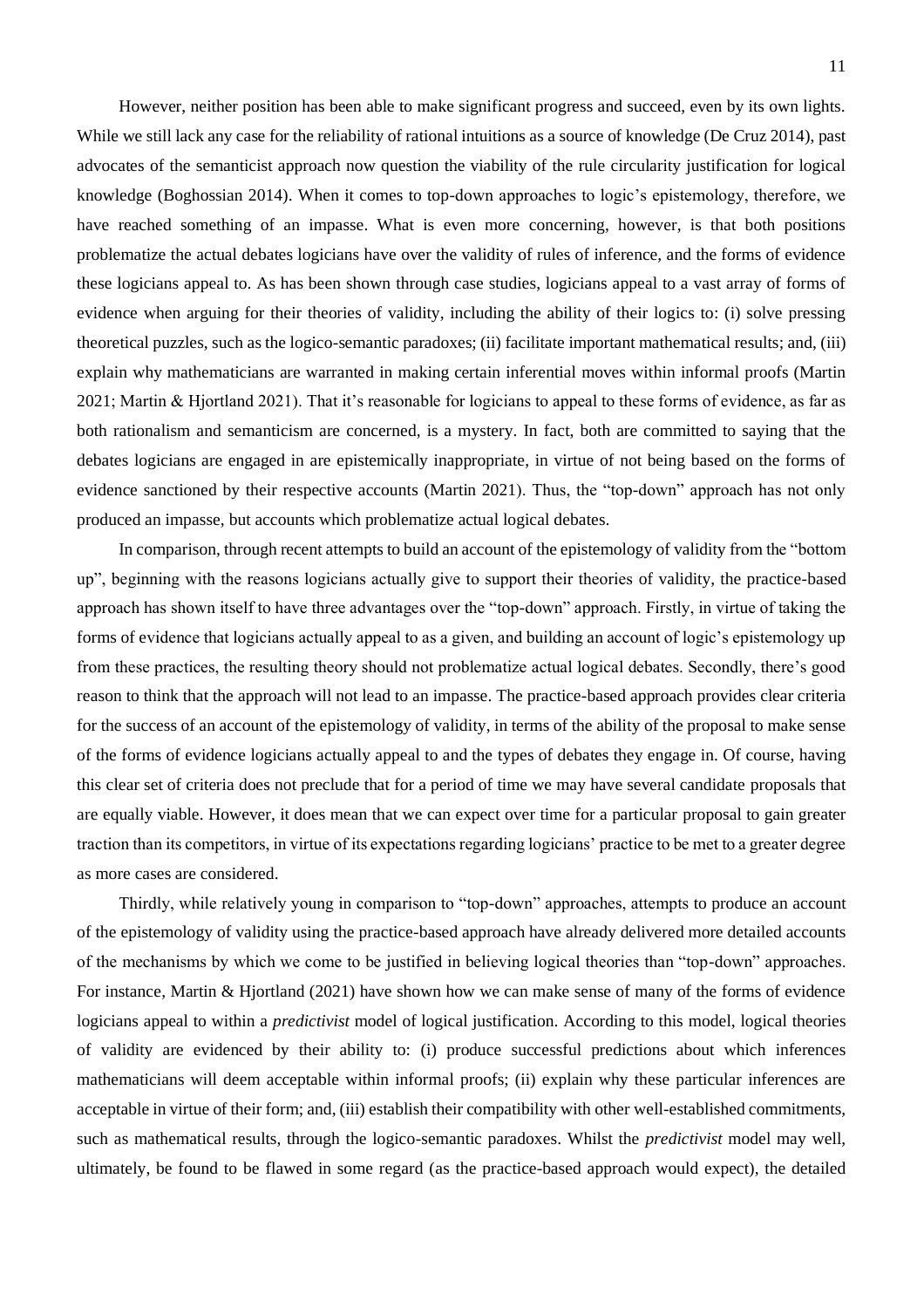account of logic's epistemology which the approach has been able to produce already (albeit tentatively) evidences its fruitfulness.

Combined, these considerations give us good reason to think that, over time, the "bottom-up" practicebased approach will be able to provide us with a more detailed and nuanced account of the epistemology of validity than "top-down" approaches. This is just one prominent example of the benefit PLP provides over traditional approaches, in offering progress to established debates within the philosophy of logic. The benefits with PLP do not stop here, however. In the next section, we'll highlight how PLP also opens up new fruitful areas of enquiry in virtue of expanding the philosophy of logic's scope of enquiry.

# **5 Benefit Two: New Fruitful Areas**

As we made note of in Section 3, traditional philosophy of logic typically concentrates on established philosophical questions and how they relate to logic, be it the rationality *of logic*, the metaphysics *of logic*, or the epistemology *of logic*. Further, attention is paid almost exclusively to logics as objects, whether discussing how logics can provide normative guidance to reasoning, or in what sense different logics can disagree with one another. In addition, when focus *is* put on the aims and methodology of logic, consideration is restricted to those particular aims of logic which philosophers are interested in, and how logics might be selected for in accordance with these purposes, thereby neglecting multiple other applications of logic. In this section, we outline three regards in which PLP widens philosophy of logic's scope of enquiry, and highlight three corresponding new and fruitful research questions PLP raises in virtue of doing so.

## **5.1 Pure Logic**

Firstly, PLP recognises that logic as a field is concerned with both developing formal systems and studying these systems for their own sake (sometimes called, *pure* or *mathematical* logic), and further applying these formal systems to various phenomena for different purposes (often known as, *applied* logic). While contemporary philosophy of logic is well aware of this distinction (Priest 2006), little to no attention is ever paid to pure logic, in terms of its aims, content and methods. This is a mistake, not only because pure logic constitutes a significant portion of the field of logic as a whole, but because by considering its activities we should gain a better understanding of how innovations within pure logic lead to breakthroughs in applied logic, just as technical innovations tend to lead to breakthroughs in the sciences, and the relationship between methodological norms within pure logic and (other) fields of mathematics. Answering both of these questions are important for philosophers of logic, given the recent interest in the extent to which logic is methodologically distinct from both mathematics (Sagi 2021) and the empirical sciences (Martin & Hjortland 2021).

Let's focus momentarily on one notable research question that arises from widening philosophy of logic's scope to include consideration of pure logic: which properties of formal systems are logicians interested in establishing, and why?

Just a cursory look at recent work in the field highlights the multitude of results which logicians are interested in establishing. Firstly, logicians are concerned to establish that a given system has certain desirable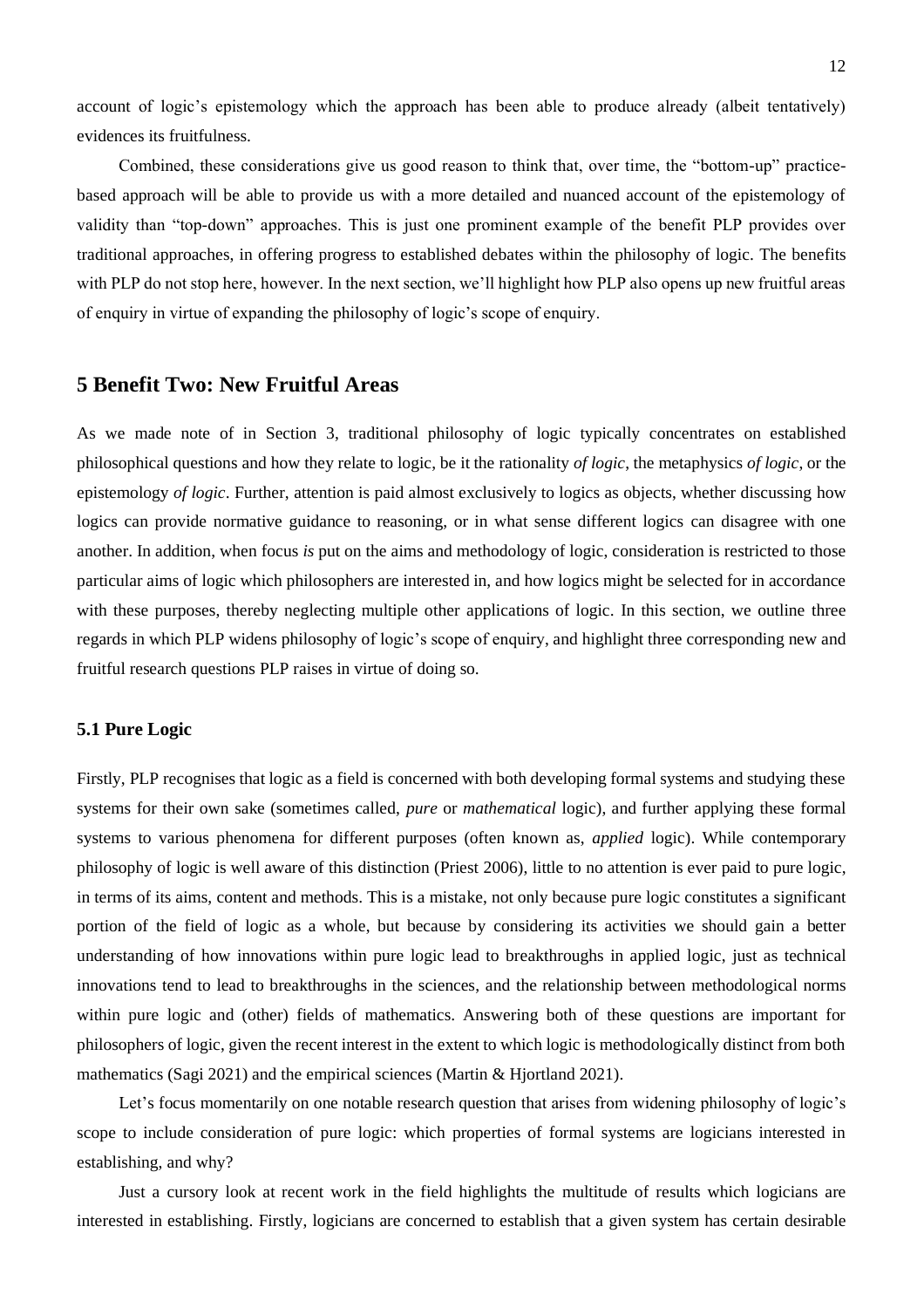properties. This can take the form of establishing a widely-regarded beneficial property of logic, such as their decidability (Payne 2015; Wintein & Muskens 2016), but it also often takes the form of solving a non-generic open problem for a particular logic (Badia 2018; Uckelman et al. 2014). For instance, Slaney & Walker (2014) set about establishing that the pure implication fragment of Anderson & Belnap's (1975) logic **T** has infinitely many pairwise non-equivalent formulae in one propositional variable; a particular instance of the problem set by Meyer (1970) for all substructural logics. Such cases raise interesting questions for the philosopher of logic. While a logic's decidability has clear practical implications when it comes to applying the logic in multiple contexts, the matter is less clear for some of these logic-specific open problems. Is there any shared characteristic behind the open problems logicians choose to address, rather than those they deem less important? Further, are these open problems motivated by community-wide desiderata for a formal system, or research-programme specific?

The import of this latter question is further raised by logicians' interest in demonstrating the limitations of a given system. While these undesirable characteristics can have clear connections to widely shared desiderata of a system, as is the case with Kosterec's (2020) demonstration that the definition of substitution in Transparent Intensional Logic leads to a contradiction in the system, and Randall Holmes' (2018) proof that monadic thirdorder logic cannot provide a general representation of functions, they need not. For instance, Yang (2013) demonstrates that the (putatively) relevant logic **R** fails to satisfy Anderson & Belnap's (1975) own relevance principle. Yet, of course, adherence to a relevance principle is a not a desideratum shared by the whole logic community. It is, therefore, not only an interesting question which characteristics are considered (un)desired within a formal system, and the relation of these desiderata to potential applications of logics, but whether these desiderata are shared community wide, or peculiar to particular research programmes in the field.<sup>12</sup> The benefit of PLP is not only that it provides us with a means to generate these interesting research questions, but provides us with the clear and concrete means to go about addressing them.

## **5.2 Non-Philosophical Applications**

Secondly, rather than restricting the philosophy of logic to those applications of logics which are deemed philosophically interesting (for whatever reason), PLP considers the full array of applications of logic, whether this be the use of fuzzy logics to model national incomes (Ferrer-Comalat et al. 2020), or possible-world semantics to model belief revision (Grove 1988). Considering the full diversity of these applications of logic is important, for it is only under these conditions that we can appropriately judge the fruitfulness of logic as a field, the full extent and diversity of its methodological norms, and whether similar standards of evaluation persist across all of logic's applications. Further, again, these questions are clearly important to philosophers, as the extent to which logic as a field possesses certain methodological features which align it with the sciences is a prominent debate in the literature (Martin & Hjortland 2021; Williamson 2017).

 $12$  We raise here two further questions worthy of future study. Firstly, we've mentioned that logicians are keen to establish a given system's decidability. This is understandable. However, they are often interested in providing *multiple* sound and complete derivation systems for the logic (cf. Kamide 2018), without any clear rationale. What is the motivation here? Secondly, logicians are often interested in developing the resources to study a range of logics simultaneously, even if most of the (comparative) properties of these logics are already known (cf. Kamide 2021). Does this suggest that the development of new powerful tools is considered a good in and of itself, potentially for promising future use?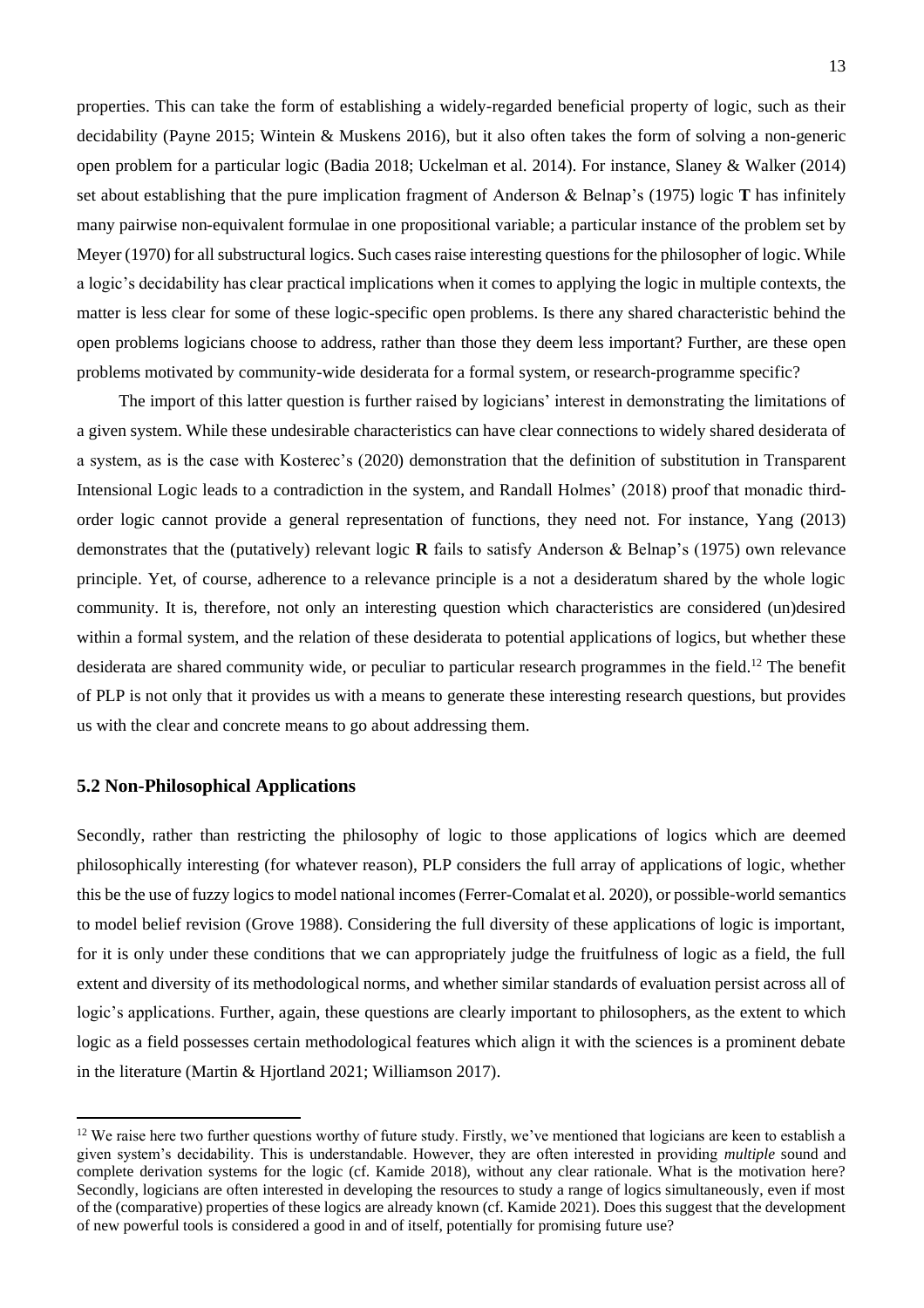In addition, considering the array of logic's applications should help us address and evaluate certain prominent presumptions within the philosophy of logic, such as the longstanding assumption that there is some *primary* or *canonical* purpose to logic. While this assumption goes back at least as far as the terminist tradition in the 12<sup>th</sup> century (Lu Adler 2018: Ch. 2), when nominalists and realists argued over whether logic's purpose was to capture the relationship between the *meaning* of terms, or rather the *nature of objects* terms denote, it still has its advocates now (Priest 2006). This is a little surprising, given that with the development of mathematical logic came the recognition that logical systems can be applied to distinct phenomena with a myriad of purposes. Kripke frames, for instance, are used to model multiple agents' mental attitudes within multi-agent systems in artificial intelligence (Wooldridge 2009), and linear logic has been fruitfully applied to model meaning composition in formal semantics (Dalrymple 2001). Yet, even given the acknowledgment of this fact, we find contemporary philosophers proposing that logical systems have a *canonical application*, whether this be the "analysis of reasoning" (Priest 2006: 196) or the "codification of logical consequence in natural language" (Cook 2010: 495).

Unfortunately, no detailed defences accompany these proposals. In the background seems to be a presumed *essentialism* about the aims of logic, based upon the perceived purposes of logic according to founding figures of the field, such as Aristotle and Tarski (Cook 2010: 495). Yet, even if historically accurate, any such appeal to historical precedent is bound to fall foul of the *embryonic fallacy*: the presumption that an activity has the same aims and purposes as when it was initially developed. Astronomy, for example, was originally developed with the purpose of facilitating astrological predictions (Campion 2008), yet that is far from the field's purpose now. Just as the techniques at disposal within a field change over time, so can its primary aims.

A strength of the practice-based approach is that, by explicitly recognising logic as a living breathing social activity constituted by the decisions and actions of its practitioners, it frees us of the need to assume that there is some primary or canonical aim which *defines* logic. The aims and purposes of logic are those given to it by its practitioners, and each deserve to be fully explored. By becoming over preoccupied with one possible purpose of logic, it is likely that our view of logic's methods and epistemology will also be too narrow. After all, we should expect that practitioners will use methods and sources and evidence suitable to achieving their theoretical aims (Woody 2015). Consequently, the practice-based approach not only facilitates us exploring the full range of purposes to which logicians put their theories, but in doing so opens up the possibility that logic's methodology is not homogeneous. A research question that itself the practice-based approach is well-suited to investigate.

#### **5.3 Theory Development**

Lastly, in virtue of being an exemplar of the practice-based approach, PLP is not primarily interested in logics as objects of study, but rather in logic as a field of research, including the many activities and norms that constitute the field. This includes the development of formal systems, the development of techniques in order to prove some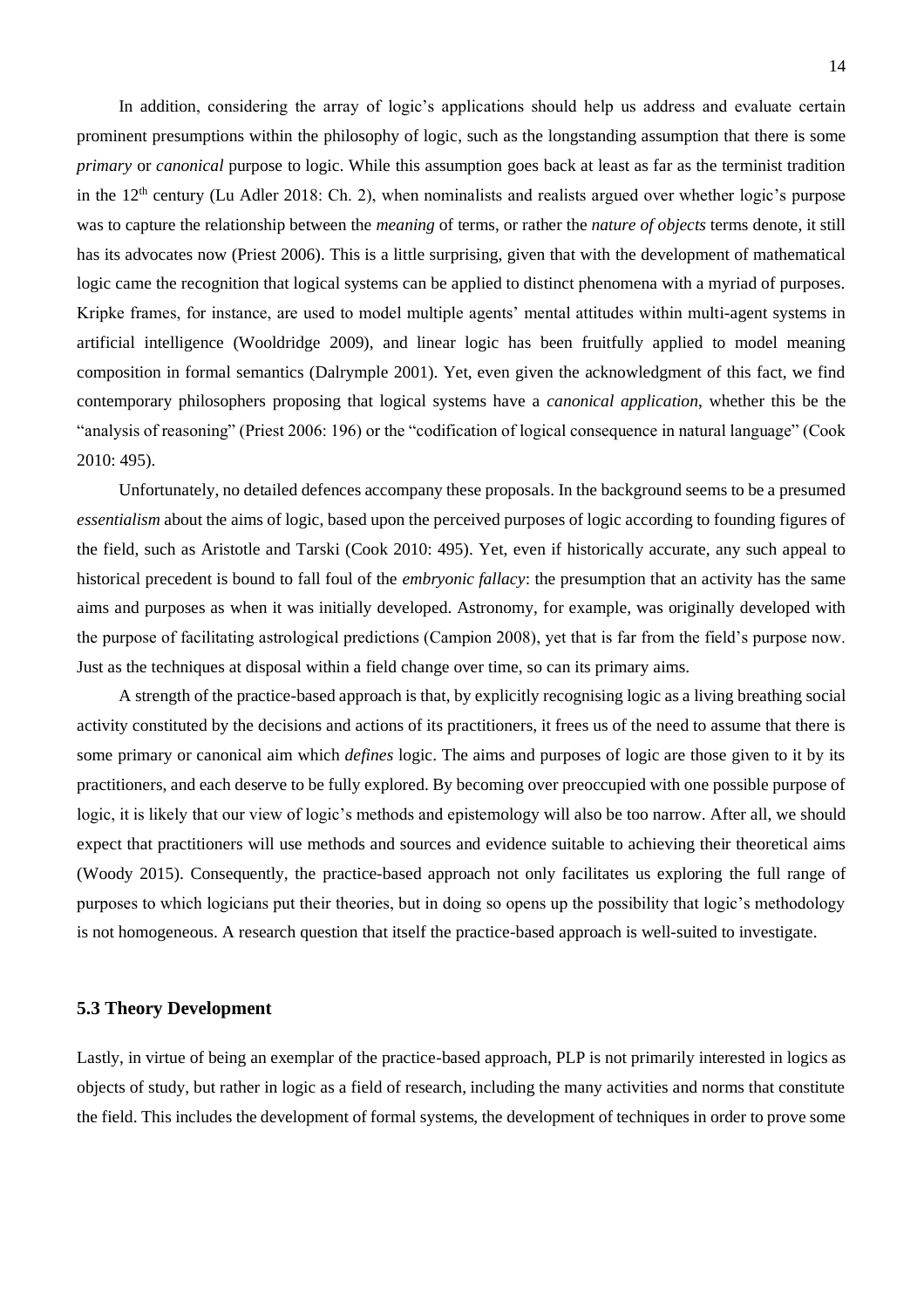desired results, and the communal processes that lead to the ultimate acceptance or rejection of a logic as (un)interesting or (un)successful for some given purpose.<sup>13</sup>

An excellent example of one of these processes worthy of study is the development and assessment of *concepts*. It is well recognised within the philosophy of science that scientists are engaged not only in theory choice but also concept development and choice, evaluating the relative fruitfulness of theoretical concepts (Brigandt 2010). Recent work has also been carried out on the criteria mathematicians use in assessing concepts (Tappenden 2008). In comparison, due to the neglect of a practice-based approach, we have lacked the resources to consider instances of concept development within logic, and identify the means through which logical concepts are evaluated and chosen. Yet, it's quite clear that just as in the empirical sciences and mathematics, concepts are developed in order to solve theoretical problems in the field. For instance, Henkin's (1949) introduction of the concept MAXIMALLY CONSISTENT SET in order to construct his completeness proof for first-order logic, and Kripke's (1963) development of the novel concepts of RELATIONAL FRAME and ACCESSIBILITY RELATION forming part of his relational semantics, providing a much-needed semantics for modal and intuitionistic logics. The question of how these concepts are developed, and their success assessed, is of interest not only to those working in the philosophy of language on the topic of conceptual engineering (Cappelen 2018), but again for the live question of the extent to which logic's methodology mirrors that of the empirical sciences.

# **6 Conclusion**

Unlike the philosophy of science and mathematics, the philosophy of logic has yet to recognise the importance of building its understanding of the field upon the actual practice of its researchers. Our goal here has been to provide some initial motivation for embracing a practice-based approach within the philosophy of logic, showing that those considerations which justified a practice-based turn within the philosophy of science and mathematics apply equally to the philosophy of logic. While it should be recognised that more needs to be done in terms of vindicating PLP's promise through further successful applications of its method, these considerations should provide philosophers of logic with sufficient reason to take the approach seriously and explore its fruitfulness.

# **References**

Andersen, H. 2016. "Collaboration, Interdisciplinarity, and the Epistemology of Contemporary Science." *Studies in History and Philosophy of Science A* 56: 1–10.

Anderson, A. R. & N. D. Belnap. 1975. *Entailment: The Logic of Relevance and Necessity (Vol. I)*. Princeton, NJ: Princeton University Press.

<sup>&</sup>lt;sup>13</sup> The question of which practices or activities of a field, precisely, we should concentrate on when using a practice-based approach is a difficult question not only or PLP, but for PSP and PMP. Some within PMP (van Kerkhove & van Bendegem 2004) have attempted to provide frameworks in which to think about the relevant mathematical practices worthy of study. While it may in the future be viable (and fruitful) to provide such a framework in which to understand the scope of logical *practices*, we trust such a framework isn't necessary to either defend PLP or engage in its activities.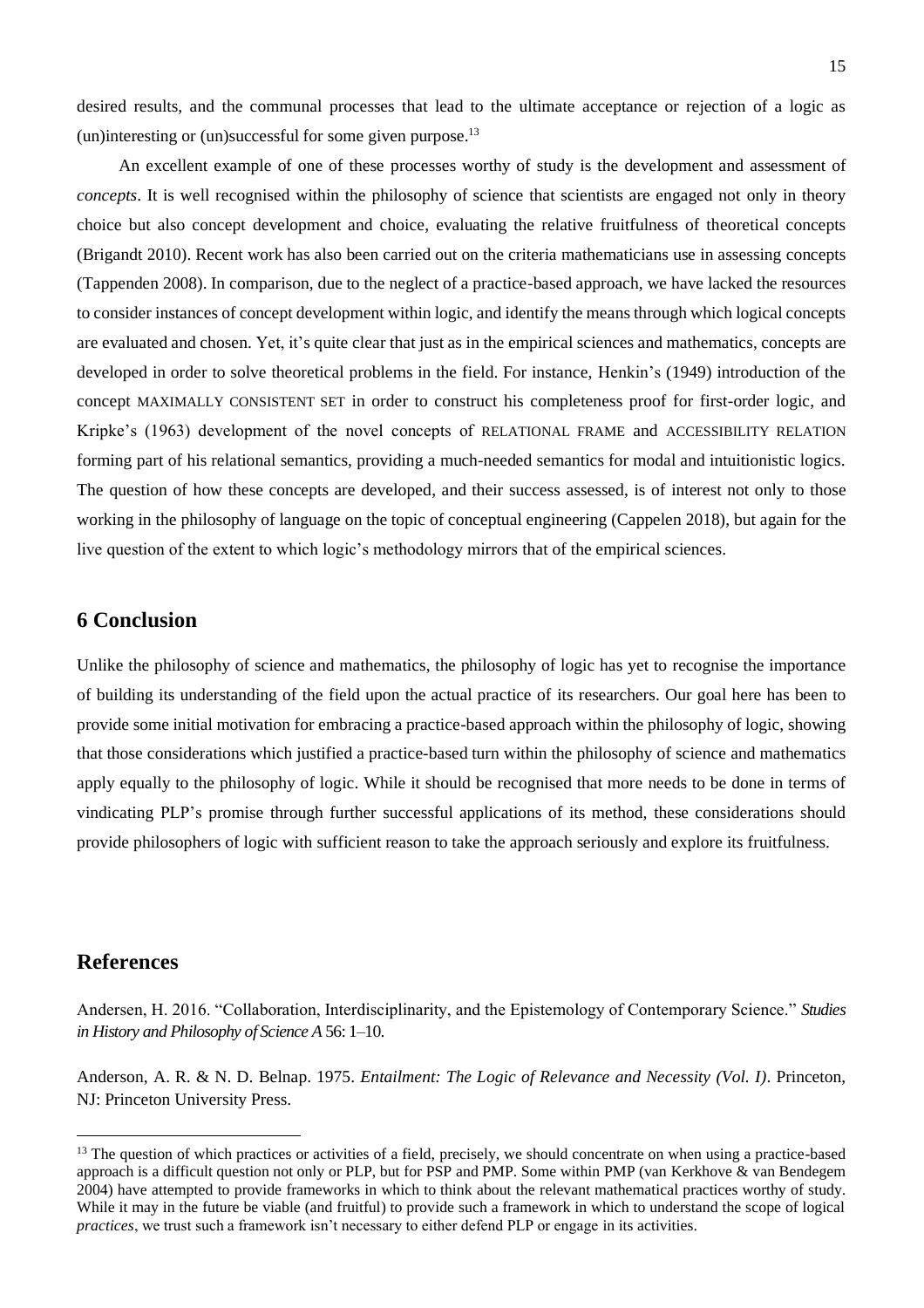Avigad, J. 2008. "Computers in Mathematical Inquiry." *The Philosophy of Mathematical Practice*. Ed. P. Mancosu. Oxford: OUP. 302–16.

Ayer, A.J. 1936. *Language, Truth and Logic*. New York, NY: Dover.

Badia, G. 2018. "On Sahlqvist Formulas in Relevant Logic." *Journal of Philosophical Logic* 47: 673–91.

Bealer, G. 1998. "Intuition and the Autonomy of Philosophy." *Rethinking Intuition: The Psychology of Intuition and Its Role in Philosophical Inquiry*. Ed. M. DePaul & W. Ramsey. Lanham: Rowman & Littlefield. 201–40.

Benzmüller, C., X. Parent & L. van der Torre. 2020. "Designing Normative Theories for Ethical and Legal Reasoning: LOGIKEY framework, methodology, and tool support." *Artificial Intelligence* 287: 103348.

Boghossian, P. A. 1996. "Analyticity Reconsidered." *Noûs* 30: 360–91.

Boghossian, P. A. 2000. "Knowledge of Logic." *New Essays on the A Priori*. Ed. P. A. Boghossian & C. Peacocke. Oxford: Clarendon Press. 229–54.

Boghossian, P. A. 2014. "What is Inference?" *Philosophical Studies* 169: 1–18.

BonJour, L. 1998. *In Defense of Pure Reason*. Cambridge: Cambridge University Press.

Braillard, P. A. & C. Malaterre. 2015. "Explanation in Biology: An introduction." *Explanation in Biology*. Ed.P. A.Braillard & C. Malaterre. Dordrecht: Springer. 1–28.

Brigandt, I. 2010. "The Epistemic Goal of a Concept: Accounting for the Rationality of Semantic Change and Variation." *Synthese* 177: 19–40.

Brigandt, I. 2013. "Explanation in Biology: Reduction, Pluralism, and Explanatory Aims. *Science & Education* 22: 69–91.

Campion, N. 2008. *The Dawn of Astrology: A culture history of western astrology*. London: Hambledon Continuum.

Cappelen, H.(2018) *Fixing Language: An essay on conceptual engineering*. Oxford: Oxford University Press.

Carnap, R. 1963. *The Philosophy of Rudolf Carnap*. Cambridge: Cambridge University Press.

Carter, J. 2019. "Philosophy of Mathematical Practice: Motivations, themes and prospects." *Philosophia Mathematica* 27: 1–32.

Cenci, A. & M.A. Hussain. 2019. "Epistemic and Non-Epistemic Values in Economic Evaluations of Public Health." *Journal of Economic Methodology* 27: 66–88.

Cook, R. T. 2010. "Let a Thousand Flowers Bloom: A tour of logical pluralism." *Philosophy Compass* 5: 492–504.

Corfield, D. 2003. *Towards a Philosophy of Real Mathematics*. Cambridge: Cambridge University Press.

Dalrymple, M. 2001. *Lexical Functional Grammar*(Syntax and Semantics Series, vol. 34). New York: Academic Press.

De Cruz, H. 2015. "Where Philosophical Intuitions Come From" *Australasian Journal of Philosophy* 93: 233–49.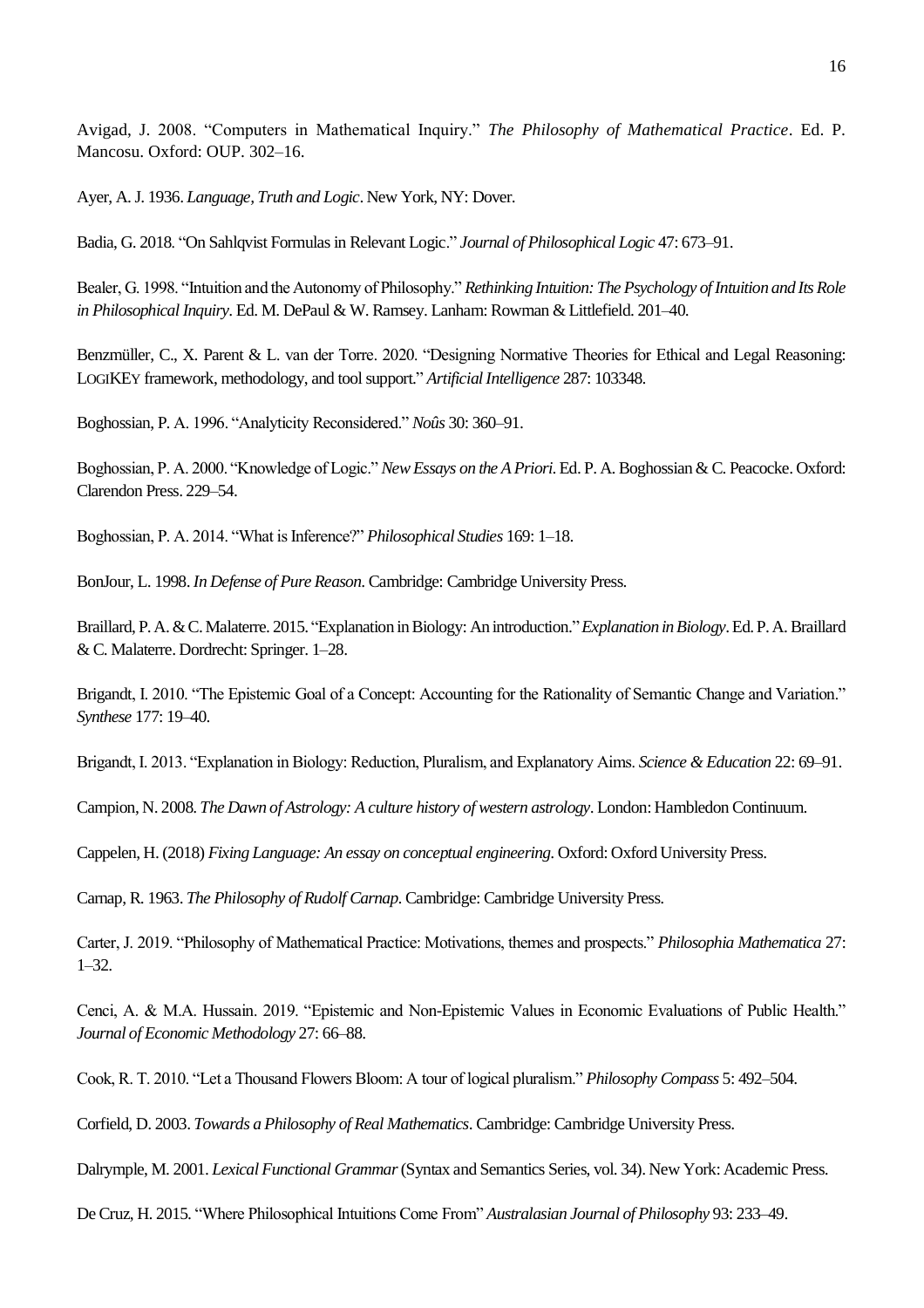De Regt, H. W. 2017. *Understanding Scientific Understanding*. Oxford: Oxford University Press.

De Toffoli, S. 2017. "'Chasing' the Diagram—The Use of Visualizations in Algebraic Reasoning." *The Review of Symbolic Logic* 10: 158–86.

De Toffoli, S. 2021. "Reconciling *Rigor and Intuition*." *Erkenntnis* 86: 1783–1802.

Dutilh Novaes, C. 2012. "Towards A Practice-Based Philosophy of Logic: Formal languages as a case study." *Philosophia Scientiæ* 16: 71–102.

Ferrer-Comalat, J. C., D. Corominas-Coll & S. Linares-Mustarós. 2020. "Fuzzy Logic in Economic Models." *Journal of Intelligent & Fuzzy Systems* 38: 5333–42.

Fisher, G. 2003. "Explaining Explanation in Chemistry." *Annals of the New York Academy of Sciences* 988: 16–21.

Giaquinto, M. 2007. *Visual Thinking in Mathematics: An epistemological study*. Oxford: OUP.

Giardino, V. 2017. "Diagrammatic Reasoning in Mathematics." *Springer Handbook of Model-Based Science*. *Springer Handbook of Model-Based Science*. Ed. L. Magnani & T. Bertolotti. Dordrecht: Springer. 499–522.

Grove, A. 1988. "Two Modellings for Theory Change." *Journal of Philosophical Logic* 17: 157–170.

Haack, S. 1976. "The Justification of Deduction." *Mind* 85: 112–9.

Haack, S. 1978. *Philosophy of Logics*. Cambridge: Cambridge University Press.

Haaparanta, L., ed. 2009. *The Development of Modern Logic*. Oxford: Oxford University Press.

Hacking, I. 1983. *Representing and Intervening*. Cambridge: Cambridge University Press.

Hamami, Y. 2019. "Mathematical Rigor and Proof." *The Review of Symbolic Logic.* Online first: <https://doi.org/10.1017/S1755020319000443>

Hamami, Y. & R. L. Morris. 2020. "Philosophy of Mathematical Practice: A primer for mathematics educators." *ZDM Mathematics Education* 52: 1113–26.

Hempel, C. G. 1965. "Aspects of Scientific Explanation." *Aspects of Scientific Explanation and Other Essays in the Philosophy of Science*. New York: Free Press. 331–496.

Henkin, L. 1949. "The Completeness of the First-Order Functional Calculus." *Journal of Symbolic Logic* 14: 159–66.

Kamide, N. 2018. "Proof Theory of Paraconsistent Quantum Logic." *Journal of Philosophical Logic* 47: 301–24.

Kamide, N. 2021. "Lattice Logic, Bilattice Logic and Paraconsistent Quantum Logic: a unified framework based on monosequent systems." *Journal of Philosophical Logic* 50: 781–811.

Katz, J. J. 1998. *Realistic Rationalism*. Cambridge, MA: MIT Press.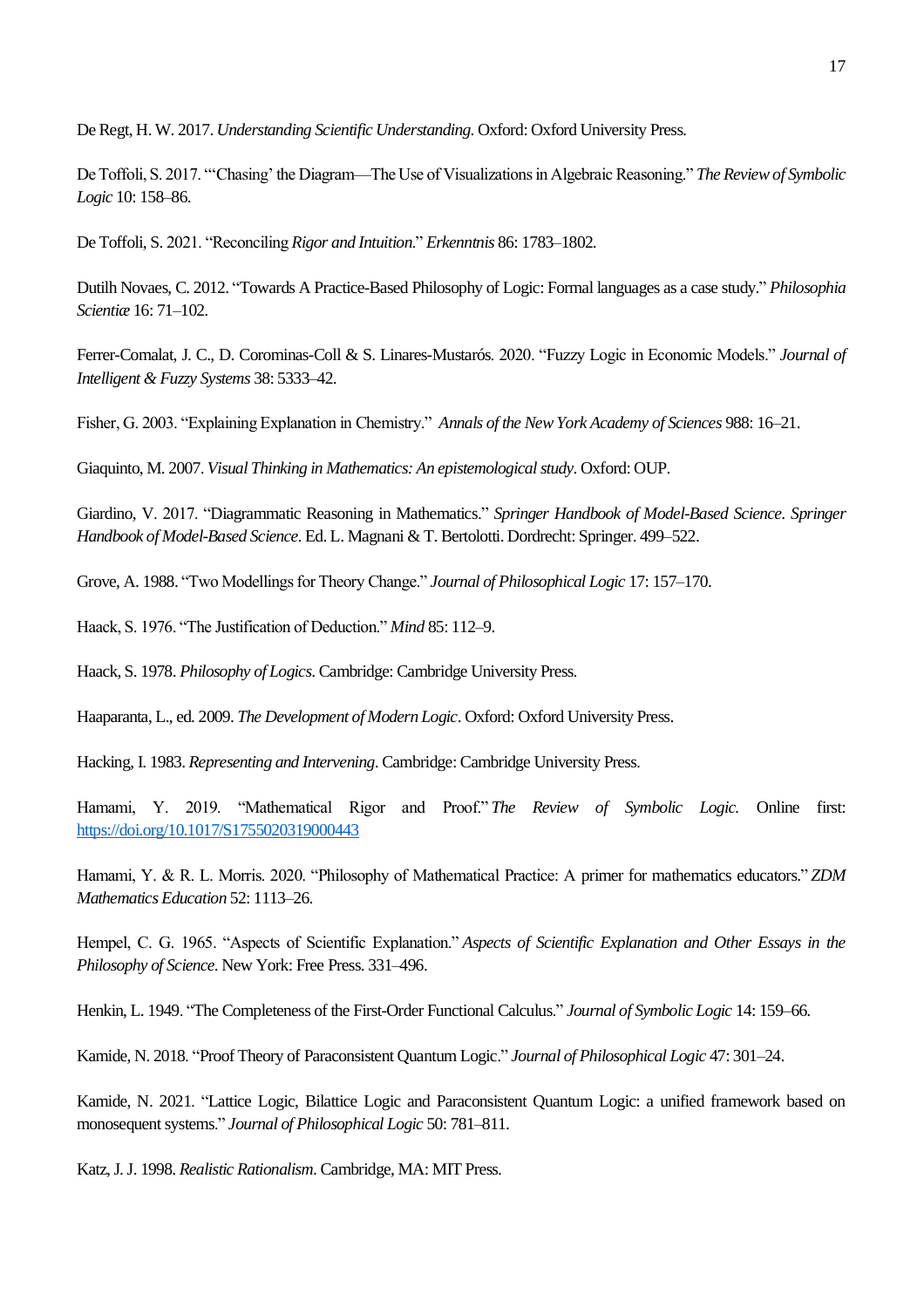Keshet, E. 2018. "Dynamic Update Anaphora Logic: A simple analysis of complex anaphora." *Journal of Semantics* 35: 263–303.

Kosterec, M. 2020. "Substitution Contradiction, its Resolution and the Church-Rosser Theorem in TIL." *Journal of Philosophical Logic* 49: 121–33.

Krantz, S. G. 2011. *The Proof is in the Pudding: The changing nature of mathematical proof*. Dordrecht: Springer.

Kripke, S. 1963. "Semantic Analysis of Modal Logic I. Normal modal propositional calculi." *Zeitschrift fur Mathematische Logik und Grundlagen der Mathematik* 9: 67–96.

Kuhn, T. 1962. *The Structure of Scientific Revolutions*. Chicago, IL: University of Chicago Press.

Larvor, B. 2012. "How to Think about Informal Proofs." *Synthese* 187: 715–30.

Leech, J. 2015. "Logic and the Laws of Thought." *Philosophers' Imprint* 15(*12*): 1–27.

Lu-Adler, H. 2018. *Kant and the Science of Logic: A historical and philosophical reconstruction*. Oxford: Oxford University Press.

Mancosu, P. 2008. "Introduction." *The Philosophy of Mathematical Practice*. Ed. P. Mancosu. Oxford: OUP. 1–21.

Martin,B. 2019. "Searching for Deep Disagreement in Logic: The case of dialetheism. *Topoi*. Online first[: 10.1007/s11245-](https://doi.org/10.1007/s11245-019-09639-4) [019-09639-4](https://doi.org/10.1007/s11245-019-09639-4)

Martin, B. 2021. "Identifying Logic Evidence." *Synthese* 198: 9069–95.

Martin, B. & O. T. Hjortland. 2021. "Logical Predictivism." *Journal of Philosophical Logic* 50: 285–318.

Martin, B. & O. T. Hjortland. forthcoming. "Anti-Exceptionalism about Logic as Tradition Rejection." *Synthese*.

McFetridge,I. G. 1990. "Logical Necessity: Some Issues."*Logical Necessity and Other Essays*. Ed.J.Haldane & R.Scruton. London: Aristotelian Society Monograph Series. 135–54.

McSweeney, M. M. 2019. "Logical Realism and the Metaphysics of Logic." *Philosophy Compass* 14: e12563.

Meyer, R. K. 1970. "R<sup>I</sup> — The Bounds of Finitude. *Zeitschrift für Mathematische Logik und Grundlagen der Mathematik* 16: 385–7.

Muñoz-Écija, T., B. Vargas-Quesada & Z. Chinchilla Rodríguez. 2019. "Coping with Methods for Delineating Emerging Fields: Nanoscience and nanotechnology as a case study." Journal of Informetrics 13: 100976.

Payette, G. & N. Wyatt. 2018. "How Do Logics Explain?" *Australasian Journal of Philosophy* 96: 157–67.

Payne, J. 2015. "Natural Deduction for Modal Logic with a Backtracking Operator." *Journal of Philosophical Logic* 44: 237–58.

Popper, K. 1959. *The Logic of Scientific Discovery*. London: Hutchinson.

Priest, G. 2006. *Doubt Truth to be a Liar*. Oxford: Clarendon Press.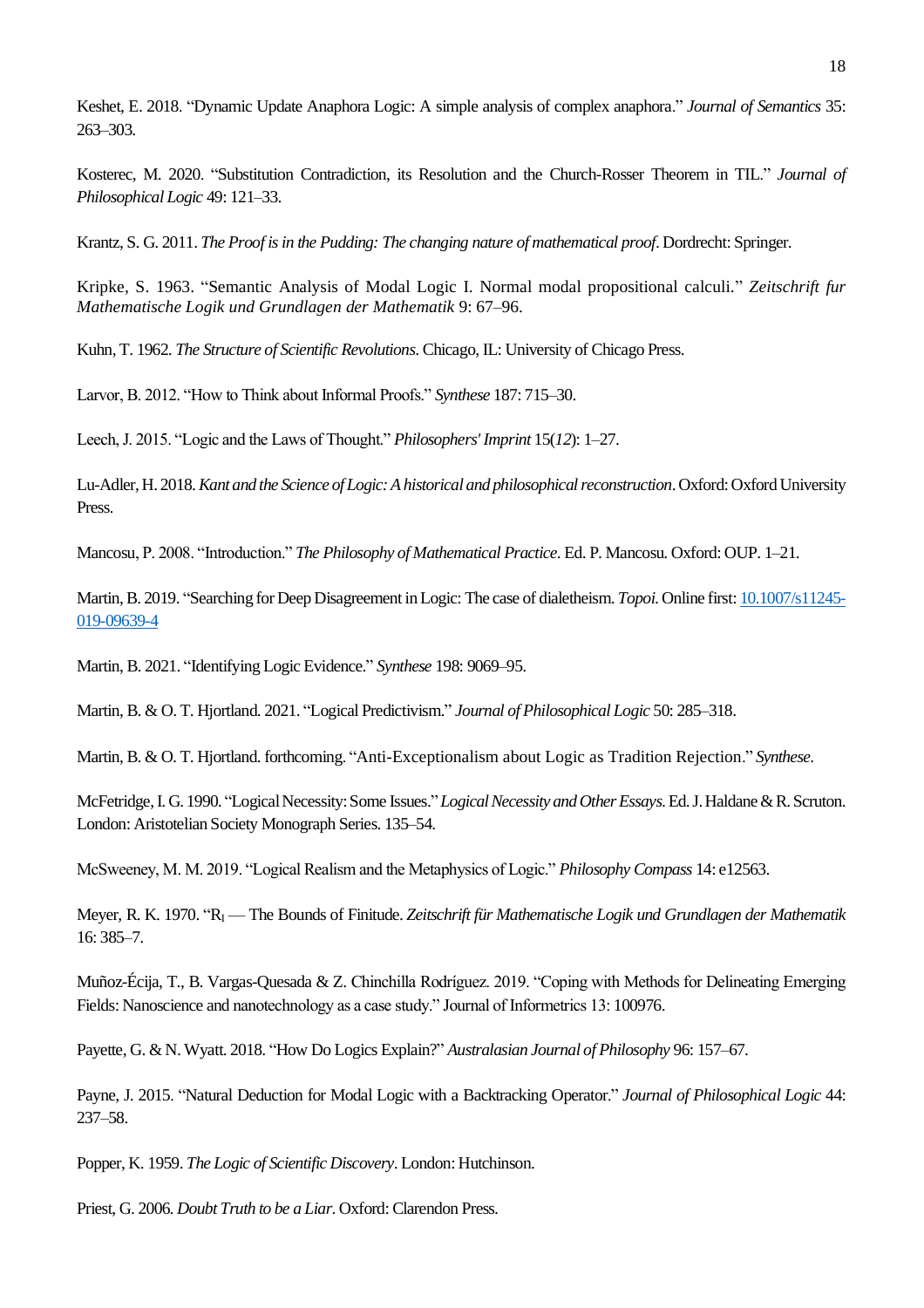Priest, G. 2016. "Logical Disputes and the a Priori." *Logique et Analyse* 59: 347–66.

Randall Holmes, M. 2019. "Representation of Functions and Total Antisymmetric Relations in Monadic Third Order Logic." *Journal of Philosophical Logic* 48: 263–78.

Resnik, M. D. 1999. Against Logical Realism. *History and Philosophy of Logic*, 20: 181–94.

Rota, G. C. 1997. "The Phenomenology of Mathematical Beauty." *Synthese* 111: 171–82.

Sagi, G. 2021. "Logic as a Methodological discipline. *Synthese*. Online first: <https://doi.org/10.1007/s11229-021-03223-3>

Sher, G. 1991. *The Bounds of Logic*. Cambridge: MIT Press.

Sider, T. 2011. *Writing the Book of the World*. Oxford: Clarendon Press.

Slaney, J. & E. Walker, 2014. "The One-Variable Fragment of T→." *Journal of Philosophical Logic* 43: 867–78.

Soler, L. *et al*. 2014. "Introduction." *Science After the Practice Turn in the Philosophy, History, and Social Studies of Science*. Ed. L. Soler, S. Zwart, M. Lynch & V. Israel-Jost. London: Routledge. 1–43.

Steele, K. & C. Werndl. 2013. "Climate Models, Calibration, and Confirmation." *British Journal for the Philosophy of Science* 64: 609–35.

Stei, E. 2020. "Disagreement about Logic from a Pluralist Perspective." *Philosophical Studies* 177: 3329–50.

Steinberger, F. 2020. "The Normative Status of Logic." *The Stanford Encyclopedia of Philosophy*. Ed. E. N. Zalta. Online: <https://plato.stanford.edu/archives/win2020/entries/logic-normative/>

Tanswell, F. 2015. "A Problem with the Dependence of Informal Proofs on Formal Proofs." *Philosophica Mathematica* 23: 295–310.

Tappenden, J. 2008. "Mathematical Concepts: Fruitfulness and Naturalness." *The Philosophy of Mathematical Practice*. Ed. P. Mancosu. Oxford: OUP. 276–301.

Uckleman, S. L., J. Alama & A. Knoks. 2014. "A Curious Dialogical Logic and its Composition Problem." *Journal of Philosophical Logic* 43: 1065–100.

van Bendegem, J. P. 2014. "The Impact of the Philosophy of Mathematical Practice on the Philosophy of Mathematics." *Science After the Practice Turn in the Philosophy, History, and Social Studies of Science*. Ed. L. Soler, S. Zwart, M. Lynch & V. Israel-Jost. London: Routledge. 215–26.

van Kerkhove, B. & J. P. van Bendegem. 2004. "The Unreasonable Richness of Mathematics." *Journal of Cognition and Culture* 4: 525–49.

Warren, J. 2020. *Shadows of Syntax*. Oxford: Oxford University Press.

Williamson, T. 2017. "Semantic Paradoxes and Abductive Methodology." *The Relevance of the Liar*. Ed.B. Armour-Garb. Oxford: Oxford University Press. 325–46.